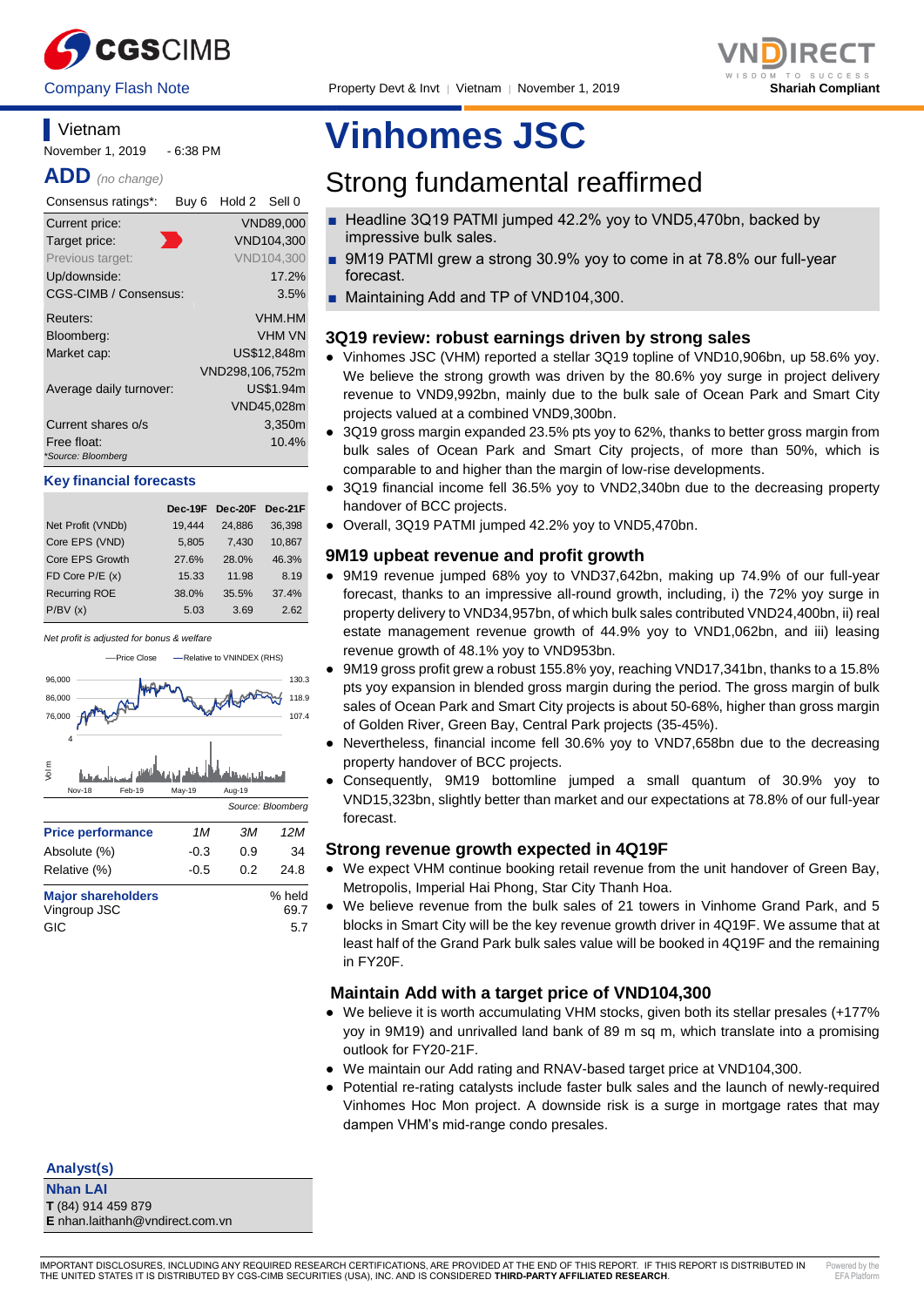



# **Figure 1: Results comparison**

|                        |        |        |           |         |         |           | Our FY19F                                                                                                                                                          |
|------------------------|--------|--------|-----------|---------|---------|-----------|--------------------------------------------------------------------------------------------------------------------------------------------------------------------|
| <b>VNDbn</b>           | 3Q19   | 3Q18   | YoY%      | 9M19    | 9M18    | YoY%      | estimates Comments                                                                                                                                                 |
| Net revenue            | 10,906 | 6,878  | 58.6%     | 37,642  | 22,405  | 68.0%     | 74.9%                                                                                                                                                              |
| Project delivery       | 9,992  | 5,534  | 80.6%     | 34,957  | 20,328  | 72.0%     |                                                                                                                                                                    |
| Ocean Park project     | 6,700  |        |           | 21,800  |         |           | VHM registered bulk sales of two towers in 3Q19,<br>while no such sales expected in 4Q19F. The total<br>bulk sales are projected to reach VND 21,800bn<br>in FY19F |
| Smart City             | 2,600  |        |           | 2,600   |         |           | VHM registered bulk sales of five towers in 3Q19.<br>There will be another wholesale value of around<br>VND1,300bn to be booked in 4Q19F.                          |
| Green Bay project      | 100    | 1,600  |           | 4,400   | 6,600   |           |                                                                                                                                                                    |
| Golden River           | 100    | 1,300  |           | 2,300   | 4,300   |           |                                                                                                                                                                    |
| <b>Central Park</b>    |        | 1,200  |           | 2,100   | 5,500   |           |                                                                                                                                                                    |
| Metropolis             |        | $\sim$ |           | 800     |         |           |                                                                                                                                                                    |
| Remainders             | 492    | 1,434  |           | 957     | 3,928   |           |                                                                                                                                                                    |
| Real estate management | 357    | 329    | 8.6%      | 1,062   | 733     | 44.9%     |                                                                                                                                                                    |
| Leasing                | 380    | 373    |           | 953     | 644     | 48.1%     |                                                                                                                                                                    |
| Other                  | 177    | 643    |           | 670     | 700     |           |                                                                                                                                                                    |
| Gross profit           | 6,766  | 2,656  | 2         | 17,342  | 6,783.0 | 155.8%    | 81.4%                                                                                                                                                              |
| Gross profit margin    | 62.0%  | 38.6%  | 23.5% pts | 46%     | 30%     | 15.8% pts |                                                                                                                                                                    |
| Project delivery       | 65%    | 46%    |           | 48%     | 33%     |           |                                                                                                                                                                    |
| Real estate management | 11%    | $-20%$ |           | 10%     | $-6%$   |           |                                                                                                                                                                    |
| Leasing                | 29%    | 24%    |           | 39%     | 19%     |           |                                                                                                                                                                    |
|                        |        |        |           |         |         |           |                                                                                                                                                                    |
| Selling expense        | (364)  | (218)  | 66.8%     | (920)   | (756)   | 21.6%     |                                                                                                                                                                    |
| G&A expense            | (281)  | (287)  | $-2.3%$   | (1,095) | (612)   | 79.1%     |                                                                                                                                                                    |
| % SG&A to sales        | 6%     | 7%     |           | 5%      | 6%      |           |                                                                                                                                                                    |
| Financial income       | 2,340  | 3,685  | $-36.5%$  | 7,658   | 11,036  | $-30.6%$  | 63.8%                                                                                                                                                              |
| <b>BCC</b>             | 1,638  | 1,305  |           | 4,348   | 7,016   |           |                                                                                                                                                                    |
| Interest income        | 702    | 389    |           | 1,818   | 975     |           |                                                                                                                                                                    |
| Other                  | 0      | 1,992  |           | 1,492   | 3,045   |           |                                                                                                                                                                    |
| Financial expense      | (787)  | (718)  | 9.7%      | (1,953) | (1,643) | 18.9%     | 99.4%                                                                                                                                                              |
| Net other income       | (48)   | 9      | $-623.4%$ | (18)    | 48      | $-136.7%$ |                                                                                                                                                                    |
| EBT                    | 7,626  | 5,126  | 48.8%     | 21,013  | 14,856  | 41.4%     | 78.0%                                                                                                                                                              |
| <b>NPATMI</b>          | 5,470  | 3,848  | 42.2%     | 15,323  | 11,706  | 30.9%     | 78.8%                                                                                                                                                              |
|                        |        |        |           |         |         |           | SOURCES: VND RESEARCH, COMPANY REPORTS                                                                                                                             |

| <b>Figure 2: Equity valuation</b> |                          |                         |                |               |                                        |
|-----------------------------------|--------------------------|-------------------------|----------------|---------------|----------------------------------------|
| <b>Inventory and Investment</b>   |                          | <b>BV</b> as at<br>2019 | 30 Jul Premium | Fair<br>value | Method                                 |
|                                   | Residential property     | 45,848                  | 272,770        | 318,617       | <b>DCF</b>                             |
|                                   | Office lease             |                         |                | 23,344        | <b>DCF</b>                             |
|                                   | Other                    | 353                     |                |               | 353 Book value                         |
| Total property value              |                          | 46,200                  | 296,113        | 342,314       |                                        |
| Add:                              |                          |                         |                |               |                                        |
|                                   | Cash and cash equivalent | 14,036                  |                | 14.036        |                                        |
|                                   | Short-term investments   | 576                     |                | 576           |                                        |
|                                   | Short-term receivables   | 49,900                  |                | 49,900        |                                        |
|                                   | Other short-term assets  | 11,121                  |                | 11,121        |                                        |
|                                   | Long-term assets         | 17,102                  |                | 17,102        |                                        |
| Less:                             |                          |                         |                |               |                                        |
|                                   | Net debt (exclude CB)    | 26,062                  |                | 26,062        |                                        |
|                                   | Other liabilities        | 53,901                  |                | 53,901        |                                        |
|                                   | Minority interest        | 5,830                   |                | 5,830         |                                        |
| Discounted RNAV                   |                          |                         |                | 349,256       |                                        |
| Shares outstanding (m)            |                          | 1,921                   |                | 3,350         |                                        |
| Target price (VND/share)          |                          |                         |                | 104.300       |                                        |
|                                   |                          |                         |                |               | SOURCES: VND RESEARCH, COMPANY REPORTS |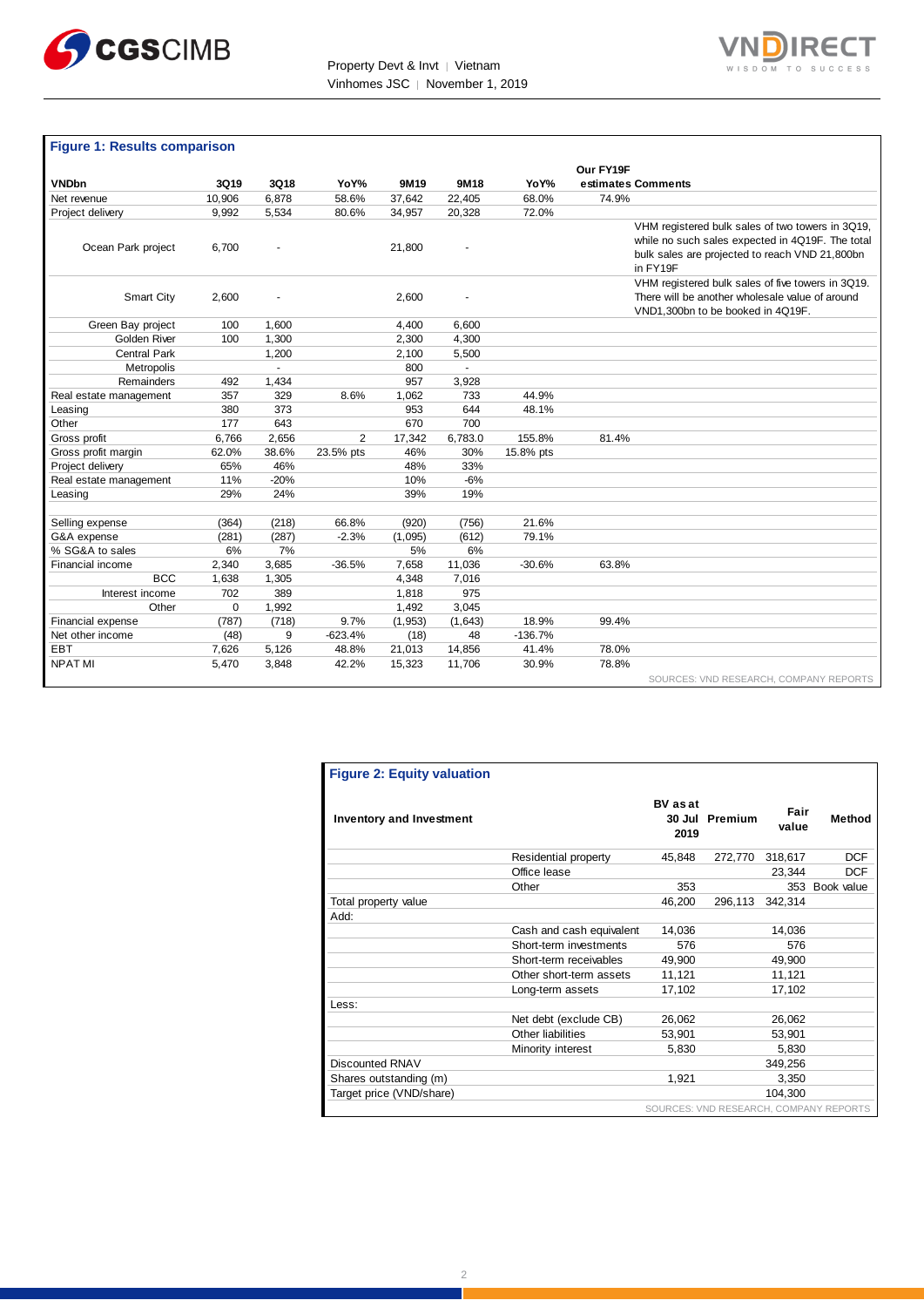



# **Figure 3: Peer comparison**

|                                                                                                                                                      |                  | Share<br>price | <b>TP</b><br>(local |             |               | Market | 3-year<br>Cap Fwd EPS                                 |      | P/E (x) |     | P/B(x) |       | <b>ROE (%)</b> |      | <b>Dividend</b><br>yield (%)                     | <b>Net</b><br>D/E |
|------------------------------------------------------------------------------------------------------------------------------------------------------|------------------|----------------|---------------------|-------------|---------------|--------|-------------------------------------------------------|------|---------|-----|--------|-------|----------------|------|--------------------------------------------------|-------------------|
| <b>Company Name</b>                                                                                                                                  | Ticker           | (local cur)    |                     | cur) Upside | Recom.        |        | (US\$mn) CAGR (%) 2019F 2020F 2019F 2020F 2019F 2020F |      |         |     |        |       |                |      | 2019F 2020F                                      | (%)               |
| Vinhomes                                                                                                                                             | <b>VHM VN</b>    | 88,800         | 104,300             | 17.5%       | ADD           | 12,819 | 34.7                                                  | 16.3 | 13.0    | 4.8 | 3.5    | 34.8  | 31.3           | 1.1  | 1.1                                              | 1.7               |
| Local peer average                                                                                                                                   |                  |                |                     |             |               |        | 17.9                                                  | 11.6 | 9.7     | 1.6 | 1.4    | 15.5  | 17.7           | 2.3  | 2.3                                              | 16.0              |
| Local peer median                                                                                                                                    |                  |                |                     |             |               |        | 17.9                                                  | 11.5 | 8.5     | 1.5 | 1.3    | 15.2  | 16.4           | 2.1  | 2.1                                              | 4.4               |
| Regional peer average                                                                                                                                |                  |                |                     |             |               |        | (1.4)                                                 | 12.4 | 12.2    | 1.0 | 1.0    | 11.9  | 12.0           | 4.2  | 4.5                                              | 50.7              |
| Regional peer median                                                                                                                                 |                  |                |                     |             |               |        | 5.0                                                   | 10.7 | 10.1    | 0.9 | 0.8    | 8.3   | 7.9            | 4.1  | 4.5                                              | 42.4              |
| Vietnam                                                                                                                                              |                  |                |                     |             |               |        |                                                       |      |         |     |        |       |                |      |                                                  |                   |
| Novaland                                                                                                                                             | <b>NVL VN</b>    | 59,300         | <b>NR</b>           | N/A         | <b>NR</b>     | 2,378  | N/A                                                   | 17.7 | 17.2    | 2.4 | 2.1    | 15.2  | 14.7           | N/A  | N/A                                              | 75.7              |
| Khang Dien                                                                                                                                           | KDH VN           | 26,350         | 28,300              | 7.4%        | ADD           | 618    | 7.5                                                   | 14.0 | 11.4    | 1.7 | 1.6    | 12.9  | 14.5           | 2.1  | 2.1                                              | $-12.6$           |
| Dat Xanh                                                                                                                                             | DXG VN           | 15,900         | <b>NR</b>           | N/A         | <b>NR</b>     | 356    | N/A                                                   | 5.8  | 5.5     | 1.0 | 1.0    | 18.5  | 18.2           | 3.1  | 3.1                                              | 21.4              |
| Nam Long                                                                                                                                             | <b>NLG VN</b>    | 28,700         | 42,800              | 49.1%       | <b>ADD</b>    | 309    | 28.3                                                  | 8.9  | 4.8     | 1.3 | 1.0    | 15.2  | 23.6           | 1.7  | 1.7                                              | $-20.7$           |
| China & Hongkong                                                                                                                                     |                  |                |                     |             |               |        |                                                       |      |         |     |        |       |                |      |                                                  |                   |
| China Vanke-A                                                                                                                                        | 000002 CH        | N/A            | 32.6                | N/A         | ADD           | 42,478 | 13.8                                                  | 7.7  | 6.8     | 1.7 | 1.4    | 23.8  | 23.1           | 4.4  | 5.0                                              | 36.3              |
| Sun Hung Kai                                                                                                                                         | 16 HK            | 113.5          | 147.0               | 29.5%       | ADD           | 43,098 | (100.0)                                               | 10.1 | 9.1     | 0.6 | 0.6    | 6.1   | 6.5            | 4.3  | 4.6                                              | 12.5              |
| China Overseas Land                                                                                                                                  | 688 HK           | 25.3           | 33.8                | 33.9%       | ADD           | 34,728 | 12.2                                                  | 6.7  | 6.0     | 0.9 | 0.8    | 17.9  | 18.1           | 3.9  | 4.4                                              | 32.5              |
| China Resources Land                                                                                                                                 | 1109 HK          | 33.6           | 40.5                | 20.5%       | ADD           | 29,307 | 18.3                                                  | 7.8  | 6.7     | 1.3 | 1.3    | 25.7  | 28.1           | 4.5  | 5.2                                              | 33.0              |
| China Evergrande                                                                                                                                     | 3333 HK          | 17.5           | 28.0                | 59.6%       | ADD           | 30,578 | 2.3                                                   | 5.5  | 4.8     | 1.5 | 1.3    | 49.2  | 48.4           | 8.9  | 8.3                                              | 175.8             |
| Country Garden                                                                                                                                       | 2007 HK          | 10.5           | 9.0                 |             | -14.3% REDUCE | 29,789 | 11.3                                                  | 5.4  | 4.7     | 1.4 | 1.1    | 39.9  | 38.2           | 6.3  | 7.3                                              | 50.8              |
| <b>CK Asset Holdings</b>                                                                                                                             | 1113 HK          | 53.7           | 62.0                | 15.5%       | <b>HOLD</b>   | 25,746 | (4.7)                                                 | 6.7  | 8.6     | 0.6 | 0.6    | 9.2   | 6.8            | 4.5  | 3.5                                              | 4.1               |
| Henderson Land                                                                                                                                       | <b>12 HK</b>     | 36.9           | 50.0                | 35.5%       | ADD           | 23,868 | (15.7)                                                | 10.1 | 10.4    | 0.6 | 0.6    | 5.8   | 5.5            | 3.9  | 4.3                                              | 21.7              |
| Hang Lung Properties                                                                                                                                 | 101 HK           | 17.9           | 14.5                |             | -18.9% REDUCE | 9,799  | (16.8)                                                | 19.9 | 18.8    | 0.6 | 0.5    | 3.0   | 2.9            | 4.1  | 4.1                                              | 11.9              |
| <b>KWG Group</b>                                                                                                                                     | 1813 HK          | 7.2            | 9.6                 | 33.0%       | ADD           | 3,175  | 19.0                                                  | 4.4  | 3.5     | 0.7 | 0.6    | 19.0  | 22.6           | 9.1  | 11.4                                             | 79.3              |
| Greentown China                                                                                                                                      | 3900 HK          | 6.8            | 5.6                 |             | -17.0% REDUCE | 2,060  | 90.7                                                  | 5.0  | 5.0     | 0.4 | 0.4    | 19.5  | 18.4           | 4.4  | 4.8                                              | 63.4              |
| Indonesia                                                                                                                                            |                  |                |                     |             |               |        |                                                       |      |         |     |        |       |                |      |                                                  |                   |
| Pakuwon Jati                                                                                                                                         | <b>PWON IJ</b>   | 615            | 750                 | 22.0%       | ADD           | 2,162  | 7.0                                                   | 12.2 | 12.9    | 2.2 | 2.0    | 19.9  | 16.3           | 1.5  | 1.6                                              | 7.3               |
| Bumi Serpong Damai                                                                                                                                   | <b>BSDE IJ</b>   | 1,335          | 2,200               | 64.8%       | ADD           | 2,003  | 33.9                                                  | 11.2 | 9.9     | 0.9 | 0.8    | 8.6   | 8.9            | 0.5  | 0.9                                              | 11.4              |
| Ciputra Development                                                                                                                                  | CTRA IJ          | 1,065          | 1,600               | 50.2%       | ADD           | 1,534  | 11.4                                                  | 19.0 | 16.2    | 1.4 | 1.3    | 7.4   | 8.2            | 0.9  | 0.8                                              | 31.3              |
| Summarecon Agung                                                                                                                                     | SMRA IJ          | 1,125          | 1,700               | 51.1%       | ADD           | 1,213  | 14.0                                                  | 35.6 | 32.8    | 2.5 | 2.3    | 7.1   | 7.3            | 0.5  | 0.6                                              | 78.1              |
| Malaysia                                                                                                                                             |                  |                |                     |             |               |        |                                                       |      |         |     |        |       |                |      |                                                  |                   |
| <b>KLCCP Stapled</b>                                                                                                                                 | <b>KLCCSS MK</b> | 8.1            | 8.1                 | $-0.3%$     | <b>HOLD</b>   | 3,455  | 4.6                                                   | 18.6 | 18.1    | 1.1 | 1.1    | 6.8   | 7.0            | 6.6  | 6.7                                              | 10.0              |
| SP Setia                                                                                                                                             | <b>SPSB MK</b>   | 1.4            | 1.9                 | 37.4%       | <b>HOLD</b>   | 1,180  | 2.1                                                   | 19.2 | 14.2    | 0.5 | 0.4    | 2.1   | 2.8            | 2.3  | 3.1                                              | 56.3              |
| Sime Darby Property                                                                                                                                  | <b>SDPR MK</b>   | 0.8            | 1.3                 | 56.5%       | ADD           | 1,179  | 21.6                                                  | 19.3 | 24.3    | 0.6 | 0.6    | 4.4   | 3.3            | 3.6  | 2.9                                              | 27.8              |
| <b>UOA Development</b>                                                                                                                               | <b>UOAD MK</b>   | 7.4            | 2.2                 | $-70.3%$    | <b>HOLD</b>   | 941    | (13.9)                                                | 8.8  | 10.2    | 0.7 | 0.7    | 8.5   | 7.3            | 1.4  | 1.4                                              | $-10.1$           |
| <b>UEM Sunrise Bhd</b>                                                                                                                               | <b>UEMS MK</b>   | 0.7            | 1.0                 | 41.8%       | ADD           | 738    | (22.1)                                                | 13.5 | 23.3    | 0.4 | 0.4    | 3.3   | 1.8            | ÷.   | $\omega$                                         | 47.7              |
| Eco World                                                                                                                                            | <b>ECW MK</b>    | 0.6            | 0.9                 | 42.0%       | <b>HOLD</b>   | 451    | (100.0)                                               | 9.4  | 8.7     | 0.4 | 0.4    | 4.5   | 4.7            |      |                                                  | 78.8              |
| Mah Sing Group                                                                                                                                       | <b>MSGB MK</b>   | 0.8            | 1.2                 | 54.8%       | ADD           | 433    | 6.3                                                   | 12.3 | 9.2     | 0.6 | 0.5    | 4.7   | 6.0            | 3.6  | 5.9                                              | $-13.6$           |
| Singapore                                                                                                                                            |                  |                |                     |             |               |        |                                                       |      |         |     |        |       |                |      |                                                  |                   |
| CapitaLand                                                                                                                                           | <b>CAPL SP</b>   | 3.5            | 4.1                 | 18.5%       | <b>ADD</b>    | 13,238 | (6.7)                                                 | 9.7  | 12.5    | 0.8 | 0.8    | 5.3   | 6.1            | 3.3  | 3.3                                              | 55.9              |
| <b>Keppel Corp</b>                                                                                                                                   | <b>KEP SP</b>    | 5.8            | 8.4                 | 44.3%       | <b>ADD</b>    | 9,146  | 5.5                                                   | 11.4 | 10.0    | 0.9 | 0.9    | 8.4   | 9.1            | 4.0  | 4.6                                              | 47.0              |
| <b>City Developments</b>                                                                                                                             | CIT SP           | 9.6            | 10.7                | 11.2%       | ADD           | 7,123  | (6.5)                                                 | 13.7 | 20.7    | 0.9 | 0.9    | 4.8   | 4.3            | 1.9  | 1.9                                              | 32.8              |
| <b>UOL Group</b>                                                                                                                                     | <b>UOL SP</b>    | 7.3            | 8.5                 | 15.6%       | ADD           | 4,779  | (7.3)                                                 | 17.5 | 16.7    | 0.6 | 0.6    | 3.7   | 3.8            | 2.3  | 2.3                                              | 27.3              |
| <b>Frasers Property</b>                                                                                                                              | FPL SP           | 1.7            | 2.1                 | 20.4%       | ADD           | 3,837  | (100.0)                                               | 11.9 | 15.0    | 0.5 | 0.5    | 5.6   | 4.3            | 4.9  | 4.9                                              | 84.4              |
| Ascott Residence                                                                                                                                     | ART SP           | 1.3            | 1.3                 | 0.2%        | <b>HOLD</b>   | 2,237  | 6.9                                                   | 25.7 | 24.7    | 1.0 | 1.0    | 4.1   | 4.2            | 5.4  | 5.5                                              | 53.6              |
| Thailand                                                                                                                                             |                  |                |                     |             |               |        |                                                       |      |         |     |        |       |                |      |                                                  |                   |
| Land And Houses                                                                                                                                      | LH TB            | N/A            | 12.3                | N/A         | ADD           | 3,836  | 0.9                                                   | 13.8 | 12.6    | 2.5 | 2.4    | 18.0  | 19.4           | 6.7  | 6.7                                              | 84.4              |
| <b>WHA Corporation</b>                                                                                                                               | WHA TB           | N/A            | $5.2\,$             | N/A         | ADD           | 2,288  | 14.2                                                  | 21.6 | 17.3    | 2.6 | 2.4    | 11.8  | 14.2           | 1.9  | 2.4                                              | 104.5             |
| Pruksa Holding                                                                                                                                       | PSH TB           | N/A            | 21.9                | N/A         | <b>ADD</b>    | 1,115  | 3.1                                                   | 6.9  | 6.6     | 1.0 | 0.9    | 14.4  | 14.0           | 8.1  | 8.3                                              | 61.3              |
| Supalai                                                                                                                                              | <b>SPALITB</b>   | N/A            | 22.7                | N/A         | <b>HOLD</b>   | 1,142  | 3.7                                                   | 6.6  | 6.1     | 1.0 | 0.9    | 16.8  | 16.2           | 5.3  | 5.8                                              | 37.7              |
| <b>Quality Houses</b>                                                                                                                                | QH TB            | N/A            | 3.2                 | N/A         | ADD           | 908    | 3.5                                                   | 8.5  | 7.8     | 1.1 | 1.0    | 13.3  | 13.6           | 7.6  | 7.6                                              | 72.9              |
| Singha Estate                                                                                                                                        | S TB             | N/A            | 4.4                 | N/A         | <b>ADD</b>    | 721    | 21.8                                                  | 15.5 | 11.9    | 1.2 | 1.2    | 8.3   | 10.0           | 1.2  | 2.0                                              | 132.5             |
| Sansiri                                                                                                                                              | SIRI TB          | N/A            | 1.3                 | N/A         | <b>HOLD</b>   | 520    | 6.4                                                   | 8.4  | 8.1     | 0.6 | 0.6    | $7.3$ | 7.6            | 9.3  | 9.4                                              | 147.8             |
| <b>LPN Development</b>                                                                                                                               | LPN TB           | N/A            | 7.2                 | N/A         | <b>HOLD</b>   | 224    | 6.7                                                   | 6.3  | 5.8     | 0.7 | 0.6    | 11.2  | 11.5           | 11.7 | 10.6                                             | 37.3              |
| Note: all prices are based on the closing prices on 30 Oct 2019. All estimates for Non-rated (NR) stocks are based on Bloomberg consensus estimates. |                  |                |                     |             |               |        |                                                       |      |         |     |        |       |                |      | SOURCES: VND RESEARCH, BLOOMBERG, COMPANY REPORT |                   |

SOURCES: VND RESEARCH, BLOOMBERG, COMPANY REPORT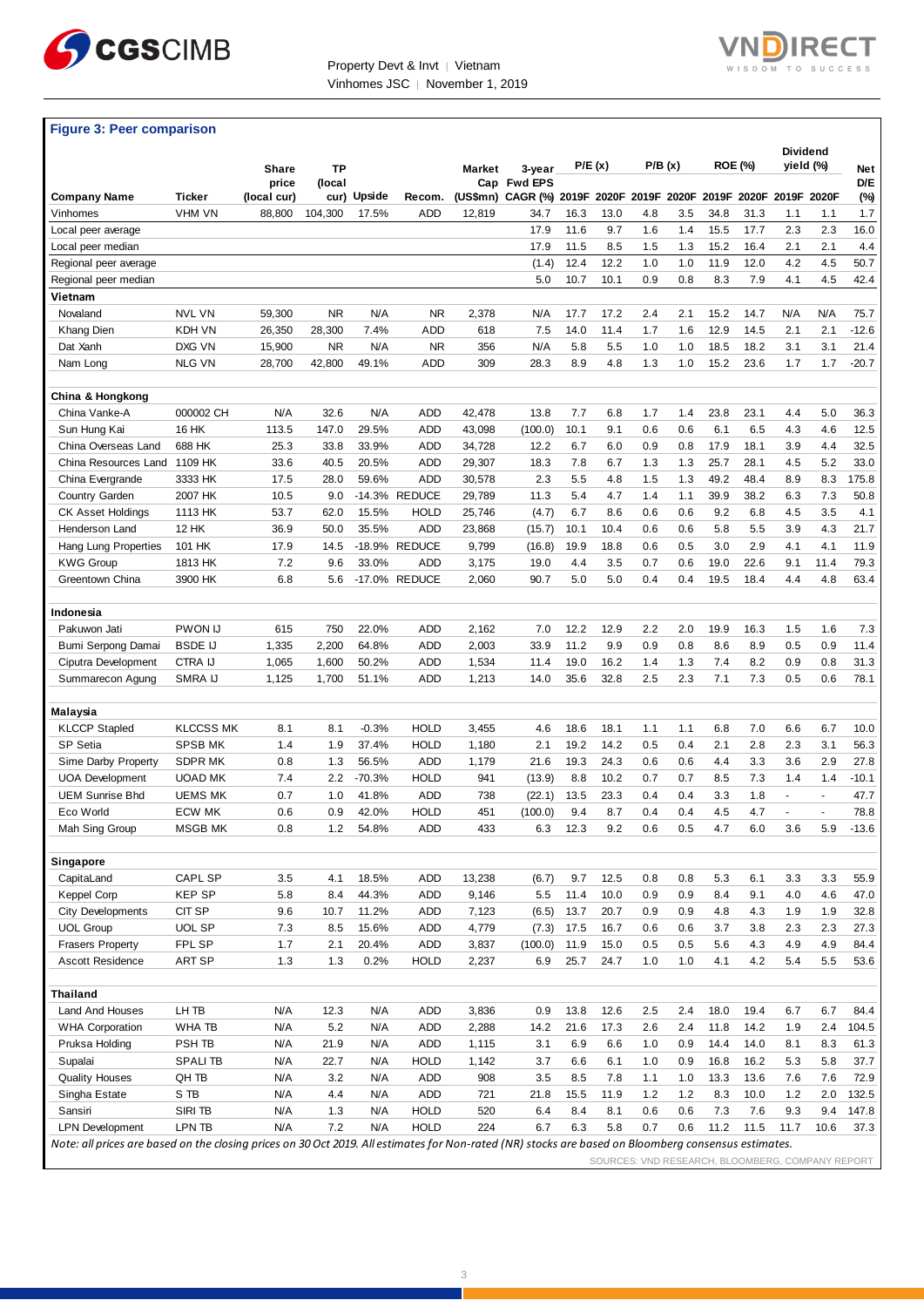

Г



# **BY THE NUMBERS**

| <b>Profit &amp; Loss</b>                  |          |          |          |              |
|-------------------------------------------|----------|----------|----------|--------------|
| (VNDb)                                    | Dec-18A  | Dec-19F  | Dec-20F  | Dec-21F      |
| <b>Total Net Revenues</b>                 | 38.806   | 50.232   | 79.719   | 128.113      |
| <b>Gross Profit</b>                       | 9.906    | 21.305   | 34.617   | 59.388       |
| <b>Operating EBITDA</b>                   | 7.580    | 17,178   | 27,035   | 47,774       |
| Depreciation And Amortisation             | (180)    | (267)    | (269)    | (272)        |
| <b>Operating EBIT</b>                     | 7,400    | 16,911   | 26,766   | 47,503       |
| Financial Income/(Expense)                | 12.195   | 10.033   | 7.718    | 3.576        |
| Pretax Income/(Loss) from Assoc.          | U        | O        | O        | <sup>0</sup> |
| Non-Operating Income/(Expense)            | 13       | $\Omega$ | $\Omega$ | $\Omega$     |
| Profit Before Tax (pre-El)                | 19,609   | 26,944   | 34.484   | 51,078       |
| <b>Exceptional Items</b>                  |          |          |          |              |
| <b>Pre-tax Profit</b>                     | 19,609   | 26,944   | 34,484   | 51,078       |
| Taxation                                  | (4, 855) | (5, 389) | (6, 897) | (10, 216)    |
| Exceptional Income - post-tax             |          |          |          |              |
| <b>Profit After Tax</b>                   | 14,754   | 21,555   | 27,588   | 40,863       |
| Minority Interests                        | (520)    | (2, 111) | (2,702)  | (4, 465)     |
| Pref. & Special Div                       | 0        | $\Omega$ | 0        | 0            |
| FX Gain/(Loss) - post tax                 |          |          |          |              |
| Other Adjustments - post-tax              | $\Omega$ | $\Omega$ | $\Omega$ | $\Omega$     |
| <b>Net Profit</b>                         | 14,234   | 19.444   | 24.886   | 36.398       |
| <b>Recurring Net Profit</b>               | 14,234   | 19.444   | 24.886   | 36,398       |
| <b>Fully Diluted Recurring Net Profit</b> | 14.234   | 19.444   | 24.886   | 36.398       |

| <b>Cash Flow</b>                   |           |           |           |           |
|------------------------------------|-----------|-----------|-----------|-----------|
| (VNDb)                             | Dec-18A   | Dec-19F   | Dec-20F   | Dec-21F   |
| <b>EBITDA</b>                      | 7.580     | 17.178    | 27.035    | 47.774    |
| Cash Flow from Invt. & Assoc.      | 0         | 0         | 0         |           |
| Change In Working Capital          | (22, 186) | 19,921    | (1,401)   | (11, 194) |
| Straight Line Adjustment           | 0         | $\Omega$  | $\Omega$  | ი         |
| (Incr)/Decr in Total Provisions    | 19        | 580       | 510       | 498       |
| Other Non-Cash (Income)/Expense    | (2)       | (11, 998) | (10, 327) | (6, 235)  |
| Other Operating Cashflow           | 11,207    | 11,731    | 10,058    | 5,964     |
| Net Interest (Paid)/Received       | (2, 442)  | (1,965)   | (2,609)   | (2,660)   |
| <b>Tax Paid</b>                    | (3, 408)  | (5, 389)  | (6, 897)  | (10, 216) |
| <b>Cashflow From Operations</b>    | (9, 232)  | 30,059    | 16,368    | 23,931    |
| Capex                              | ŋ         | 0         | $\Omega$  | 0         |
| Disposals Of FAs/subsidiaries      | 4.902     | $\Omega$  | $\Omega$  | $\Omega$  |
| Disposals of Investment Properties | 23.474    | $\Omega$  | $\Omega$  | U         |
| Acq. Of Subsidiaries/investments   | (50, 328) | (24, 827) | (20, 165) | (20, 237) |
| Other Investing Cashflow           | 5.887     | O         | $\Omega$  |           |
| Cash Flow From Investing           | (16,066)  | (24, 827) | (20, 165) | (20, 237) |
| Debt Raised/(repaid)               | 15,954    | 4,000     | 5,000     | 0         |
| Proceeds From Issue Of Shares      | 12,241    | 0         | 0         | $\Omega$  |
| Shares Repurchased                 | O         | $\Omega$  | $\Omega$  | $\Omega$  |
| Dividends Paid                     | (945)     | (3,350)   | (3, 350)  | (3, 350)  |
| <b>Preferred Dividends</b>         |           |           |           |           |
| Other Financing Cashflow           | $\Omega$  | 6.699     | 6.699     | 6.699     |
| <b>Cash Flow From Financing</b>    | 27,250    | 7,350     | 8.350     | 3,350     |



| <b>Balance Sheet</b>                       |          |          |          |         |
|--------------------------------------------|----------|----------|----------|---------|
| (VNDb)                                     | Dec-18A  | Dec-19F  | Dec-20F  | Dec-21F |
| <b>Total Cash And Equivalents</b>          | 3.516    | 9.398    | 7.252    | 7.596   |
| Properties Under Development               | 26.974   | 68.043   | 99.559   | 129.172 |
| <b>Total Debtors</b>                       | 41.761   | 22,039   | 31,696   | 44.964  |
| Inventories                                | 116      | 116      | 116      | 116     |
| <b>Total Other Current Assets</b>          | 8.099    | 7.334    | 10.215   | 14.053  |
| <b>Total Current Assets</b>                | 80,466   | 106,929  | 148,837  | 195,901 |
| <b>Fixed Assets</b>                        | 371      | 347      | 323      | 297     |
| <b>Total Investments</b>                   | 29,068   | 65.738   | 96,075   | 122,391 |
| Intangible Assets                          | 1.046    | 957      | 868      | 779     |
| <b>Total Other Non-Current Assets</b>      | 6,857    | 7.204    | 3.796    | 5.532   |
| <b>Total Non-current Assets</b>            | 37.342   | 74,247   | 101,062  | 128,999 |
| Short-term Debt                            | 6.403    | 8,209    | 8,209    | 8,209   |
| Current Portion of Long-Term Debt          | $\Omega$ | $\Omega$ | $\Omega$ | 0       |
| <b>Total Creditors</b>                     | 2,149    | 2.157    | 3,353    | 5,099   |
| Other Current Liabilities                  | 32,506   | 73.167   | 111.239  | 146,742 |
| <b>Total Current Liabilities</b>           | 41.058   | 83.533   | 122.801  | 160,050 |
| Total Long-term Debt                       | 25,506   | 27,700   | 32,700   | 32,700  |
| Hybrid Debt - Debt Component               | $\Omega$ | $\Omega$ | $\Omega$ | O       |
| <b>Total Other Non-Current Liabilities</b> | 3.126    | 3.619    | 3.836    | 4,075   |
| <b>Total Non-current Liabilities</b>       | 28,631   | 31,319   | 36,536   | 36,774  |
| <b>Total Provisions</b>                    | $\Omega$ | $\Omega$ | $\Omega$ | O       |
| <b>Total Liabilities</b>                   | 69,689   | 114,852  | 159,337  | 196,824 |
| <b>Shareholders' Equity</b>                | 43,173   | 59,268   | 80,804   | 113,852 |
| Minority Interests                         | 4,945    | 7.057    | 9,758    | 14,223  |
| <b>Total Equity</b>                        | 48,119   | 66,324   | 90,562   | 128,076 |

#### **Key Ratios**

|                                  | Dec-18A   | Dec-19F  | Dec-20F  | Dec-21F  |
|----------------------------------|-----------|----------|----------|----------|
| Revenue Growth                   | 154%      | 29%      | 59%      | 61%      |
| Operating EBITDA Growth          | 114%      | 127%     | 57%      | 77%      |
| Operating EBITDA Margin          | 19.5%     | 34.2%    | 33.9%    | 37.3%    |
| Net Cash Per Share (VND)         | (8, 477)  | (7, 915) | (10,048) | (9, 945) |
| BVPS (VND)                       | 12.889    | 17.694   | 24.124   | 33.991   |
| Gross Interest Cover             | 3.03      | 8.60     | 10.26    | 17.86    |
| Effective Tax Rate               | 24.8%     | 20.0%    | 20.0%    | 20.0%    |
| Net Dividend Payout Ratio        | <b>NA</b> | 17.2%    | 13.5%    | 9.2%     |
| <b>Accounts Receivables Days</b> | 312.9     | 231.8    | 123.4    | 109.2    |
| <b>Inventory Days</b>            | 1.46      | 1.46     | 0.94     | 0.61     |
| <b>Accounts Payables Days</b>    | 19.41     | 27.17    | 22.36    | 22.44    |
| <b>ROIC</b> (%)                  | 30%       | 27%      | 70%      | 119%     |
| ROCE (%)                         | 41.9%     | 31.7%    | 31.7%    | 35.8%    |
| Return On Average Assets         | 5.9%      | 9.1%     | 9.9%     | 13.2%    |

|                                      | Dec-18A  | Dec-19F   | Dec-20F   | Dec-21F   |
|--------------------------------------|----------|-----------|-----------|-----------|
| Unbooked Presales (m) (VND)          | 68,900.0 | 101,829.7 | 142,755.5 | 197.273.0 |
| Unbooked Presales (area: m sm)       | N/A      | N/A       | N/A       | N/A       |
| Unbooked Presales (units)            | N/A      | N/A       | N/A       | N/A       |
| Unsold attrib. landbank (area: m sm) | N/A      | N/A       | N/A       | N/A       |
| Gross Margins (%)                    | 25.5%    | 42.4%     | 43.4%     | 46.4%     |
| Contracted Sales ASP (per Sm) (VND)  | N/A      | N/A       | N/A       | N/A       |
| Residential EBIT Margin (%)          | N/A      | N/A       | N/A       | N/A       |
| Investment rev / total rev $(\%)$    | N/A      | N/A       | N/A       | N/A       |
| Residential rev / total rev (%)      | 95.9%    | 95.4%     | 96.3%     | 96.9%     |
| Invt. properties rental margin (%)   | N/A      | N/A       | N/A       | N/A       |
| SG&A / Sales Ratio (%)               | $-6.0%$  | $-8.2%$   | $-9.5%$   | $-9.1%$   |

SOURCES: VND RESEARCH, COMPANY REPORTS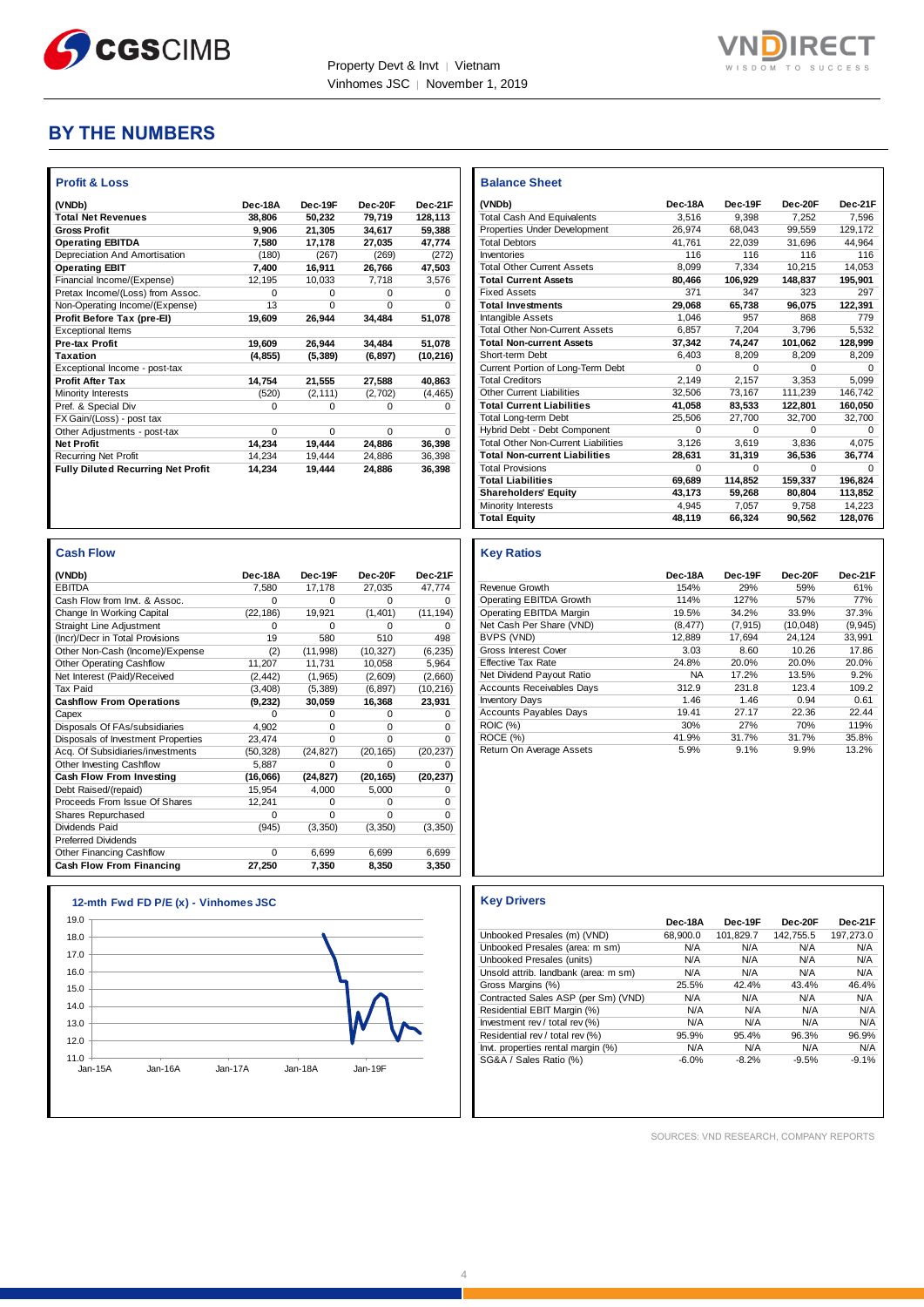



#### **DISCLAIMER**

The content of this report (including the views and opinions expressed therein, and the information comprised therein) has been prepared by and belongs to VNDIRECT Securities Corporation, and is distributed by CGS-CIMB pursuant to an arrangement between VNDIRECT Securities Corporation and CGS-CIMB. VNDIRECT Securities Corporation is not an affiliate of CGS-CIMB.

This report is not directed to, or intended for distribution to or use by, any person or entity who is a citizen or resident of or located in any locality, state, country or other jurisdiction where such distribution, publication, availability or use would be contrary to law or regulation.

By accepting this report, the recipient hereof represents and warrants that he is entitled to receive such report in accordance with the restrictions set forth below and agrees to be bound by the limitations contained herein (including the "Restrictions on Distributions" set out below). Any failure to comply with these limitations may constitute a violation of law. This publication is being supplied to you strictly on the basis that it will remain confidential. No part of this report may be (i) copied, photocopied, duplicated, stored or reproduced in any form by any means or (ii) redistributed or passed on, directly or indirectly, to any other person in whole or in part, for any purpose without the prior written consent of CGS-CIMB.

The information contained in this research report is prepared from data believed to be correct and reliable at the time of issue of this report.

VNDIRECT Securities Corporation may or may not issue regular reports on the subject matter of this report at any frequency and may cease to do so or change the periodicity of reports at any time. Neither VNDIRECT Securities Corporation nor CGS-CIMB is under any obligation to update this report in the event of a material change to the information contained in this report. Neither VNDIRECT Securities Corporation nor CGS-CIMB has any and will accept any, obligation to (i) check or ensure that the contents of this report remain current, reliable or relevant, (ii) ensure that the content of this report constitutes all the information a prospective investor may require, (iii) ensure the adequacy, accuracy, completeness, reliability or fairness of any views, opinions and information, and accordingly, VNDIRECT Securities Corporation, CGS-CIMB and their respective affiliates and related persons including China Galaxy International Financial Holdings Limited ("CGIFHL") and CIMB Group Sdn. Bhd. ("CIMBG") and their respective related corporations (and their respective directors, associates, connected persons and/or employees) shall not be liable in any manner whatsoever for any consequences (including but not limited to any direct, indirect or consequential losses, loss of profits and damages) of any reliance thereon or usage thereof. In particular, VNDIRECT Securities Corporation and CGS-CIMB disclaim all responsibility and liability for the views and opinions set out in this report.

Unless otherwise specified, this report is based upon reasonable sources. Such sources will, unless otherwise specified, for market data, be market data and prices available from the main stock exchange or market where the relevant security is listed, or, where appropriate, any other market. Information on the accounts and business of company(ies) will generally be based on published statements of the company(ies), information disseminated by regulatory information services, other publicly available information and information resulting from our research. Whilst every effort is made to ensure that statements of facts made in this report are accurate, all estimates, projections, forecasts, expressions of opinion and other subjective judgments contained in this report are based on assumptions considered to be reasonable as of the date of the document in which they are contained and must not be construed as a representation that the matters referred to therein will occur. Past performance is not a reliable indicator of future performance. The value of investments may go down as well as up and those investing may, depending on the investments in question, lose more than the initial investment. No report shall constitute an offer or an invitation by or on behalf of CGS-CIMB or VNDIRECT Securities Corporation, or their respective affiliates (including CGIFHL, CIMBG and their respective related corporations) to any person to buy or sell any investments.

CGS-CIMB and/or VNDIRECT Securities Corporation and/or their respective affiliates and related corporations (including CGIFHL, CIMBG and their respective related corporations), their respective directors, associates, connected parties and/or employees may own or have positions in securities of the company(ies) covered in this research report or any securities related thereto and may from time to time add to or dispose of, or may be materially interested in, any such securities. Further, CGS-CIMB and/or VNDIRECT Securities Corporation, and/or their respective affiliates and their respective related corporations (including CGIFHL, CIMBG and their respective related corporations) do and seek to do business with the company(ies) covered in this research report and may from time to time act as market maker or have assumed an underwriting commitment in securities of such company(ies), may sell them to or buy them from customers on a principal basis and may also perform or seek to perform significant investment banking, advisory, underwriting or placement services for or relating to such company(ies) as well as solicit such investment, advisory or other services from any entity mentioned in this report.

CGS-CIMBand/or VNDIRECT Securities Corporation and/or their respective affiliates (including CGIFHL, CIMBG and their respective related corporations) may enter into an agreement with the company(ies) covered in this report relating to the production of research reports. CGS-CIMB and/or VNDIRECT Securities Corporation may disclose the contents of this report to the company(ies) covered by it and may have amended the contents of this report following such disclosure.

The analyst responsible for the production of this report hereby certifies that the views expressed herein accurately and exclusively reflect his or her personal views and opinions about any and all of the issuers or securities analysed in this report and were prepared independently and autonomously. No part of the compensation of the analyst(s) was, is, or will be directly or indirectly related to the inclusion of specific recommendations(s) or view(s) in this report. The analyst(s) who prepared this research report is prohibited from receiving any compensation, incentive or bonus based on specific investment banking transactions or for providing a specific recommendation for, or view of, a particular company. Information barriers and other arrangements may be established where necessary to prevent conflicts of interests arising. However, the analyst(s) may receive compensation that is based on his/their coverage of company(ies) in the performance of his/their duties or the performance of his/their recommendations and the research personnel involved in the preparation of this report may also participate in the solicitation of the businesses as described above. In reviewing this research report, an investor should be aware that any or all of the foregoing, among other things, may give rise to real or potential conflicts of interest. Additional information is, subject to the duties of confidentiality, available on request.

The term "VNDIRECT Securities Corporation" shall, unless the context otherwise requires, mean VNDIRECT Securities Corporation and its affiliates, subsidiaries and related companies. The term "CGS-CIMB" shall denote, where appropriate, the relevant entity distributing or disseminating the report in the particular jurisdiction referenced below, or, in every other case except as otherwise stated herein, CGS-CIMB Securities International Pte. Ltd. and its affiliates, subsidiaries and related corporations.

5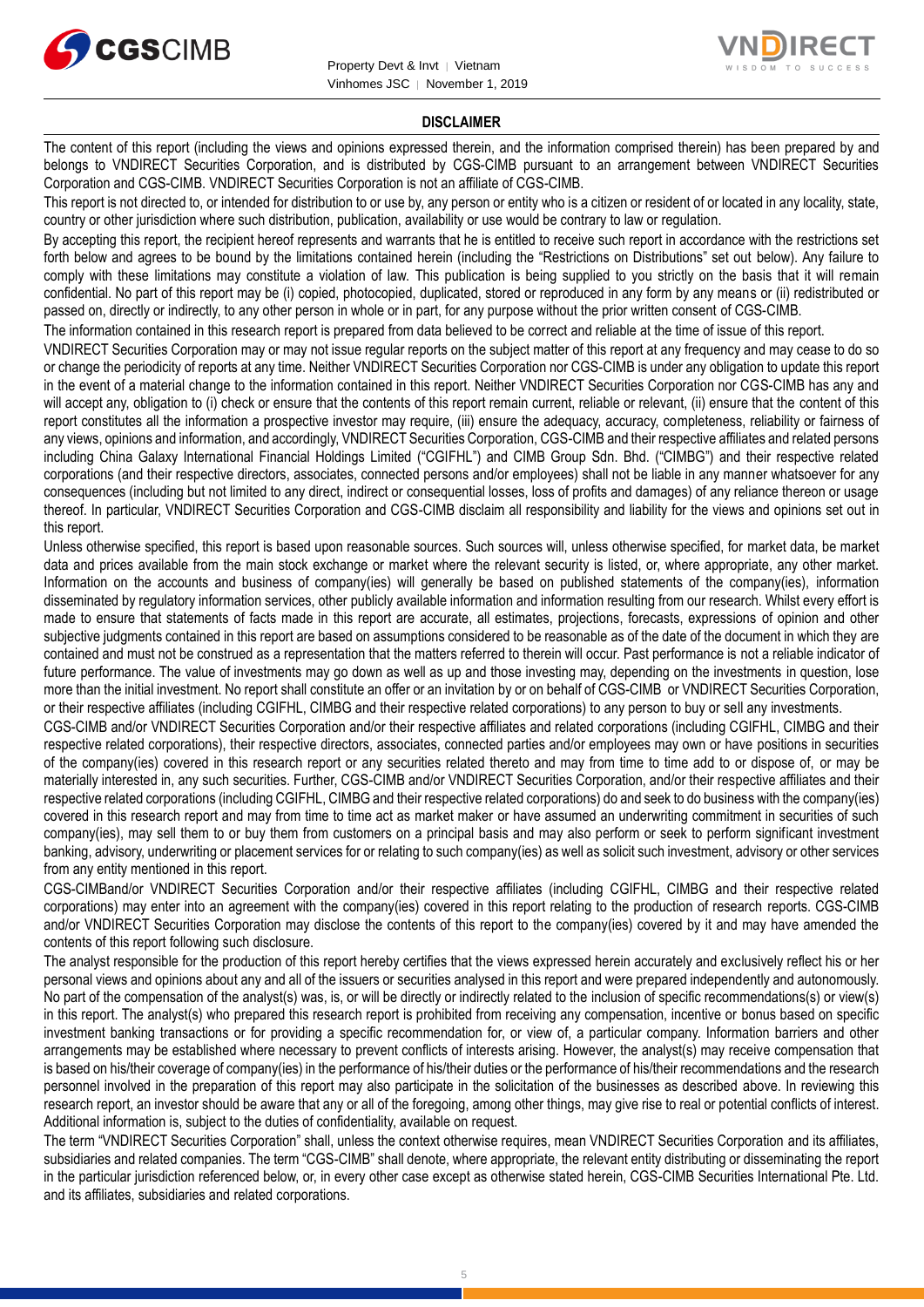



| <b>CGS-CIMB</b> |                                                                                   |                                                                 |
|-----------------|-----------------------------------------------------------------------------------|-----------------------------------------------------------------|
| Country         | <b>CGS-CIMB Entity</b>                                                            | <b>Regulated by</b>                                             |
| Hong Kong       | CGS-CIMB Securities (Hong Kong) Limited                                           | Securities and Futures Commission Hong Kong                     |
| India           | CGS-CIMB Securities (India) Private Limited                                       | Securities and Exchange Board of India (SEBI)                   |
| Indonesia       | PT CGS-CIMB Sekuritas Indonesia                                                   | Financial Services Authority of Indonesia                       |
| Malaysia        | CGS-CIMB Securities Sdn. Bhd. (formerly known<br>as Jupiter Securities Sdn. Bhd.) | Securities Commission Malaysia                                  |
| Singapore       | CGS-CIMB Research Pte. Ltd.                                                       | Monetary Authority of Singapore                                 |
| South Korea     | CGS-CIMB Securities (Hong Kong) Limited,<br>Korea Branch                          | Financial Services Commission and Financial Supervisory Service |
| Thailand        | CGS-CIMB Securities (Thailand) Co. Ltd.                                           | Securities and Exchange Commission Thailand                     |

(i) As of October 31, 2019 VNDIRECT Securities Corporation has a proprietary position in the securities (which may include but not limited to shares, warrants, call warrants and/or any other derivatives) in the following company or companies covered or recommended in this report:  $(a)$  -

(ii) As of November 1, 2019, the analyst(s) who prepared this report, and the associate(s), has / have an interest in the securities (which may include but not limited to shares, warrants, call warrants and/or any other derivatives) in the following company or companies covered or recommended in this report:

(a) -

This report does not purport to contain all the information that a prospective investor may require. CGS-CIMB, VNDIRECT Securities Corporation and their respective affiliates (including CGIFHL, CIMBG and their related corporations) do not make any guarantee, representation or warranty, express or implied, as to the adequacy, accuracy, completeness, reliability or fairness of any such information and opinion contained in this report. None of CGS-CIMB, VNDIRECT Securities Corporation and their respective affiliates and related persons (including CGIFHL, CIMBG and their related corporations) shall be liable in any manner whatsoever for any consequences (including but not limited to any direct, indirect or consequential losses, loss of profits and damages) of any reliance thereon or usage thereof.

This report is general in nature and has been prepared for information purposes only. It is intended for circulation amongst CGS-CIMB's and its affiliates' (including CGIFHL's, CIMBG's and their respective related corporations') clients generally and does not have regard to the specific investment objectives, financial situation and the particular needs of any specific person who may receive this report. The information and opinions in this report are not and should not be construed or considered as an offer, recommendation or solicitation to buy or sell the subject securities, related investments or other financial instruments or any derivative instrument, or any rights pertaining thereto.

Investors are advised to make their own independent evaluation of the information contained in this research report, consider their own individual investment objectives, financial situation and particular needs and consult their own professional and financial advisers as to the legal, business, financial, tax and other aspects before participating in any transaction in respect of the securities of company(ies) covered in this research report. The securities of such company(ies) may not be eligible for sale in all jurisdictions or to all categories of investors.

# Restrictions on Distributions

**Australia:** Despite anything in this report to the contrary, this research is issued by VNDIRECT Securities Corporation and provided in Australia by CGS-CIMB Securities (Singapore) Pte. Ltd. and CGS-CIMB Securities (Hong Kong) Limited. This research is only available in Australia to persons who are "wholesale clients" (within the meaning of the Corporations Act 2001 (Cth) and is supplied solely for the use of such wholesale clients and shall not be distributed or passed on to any other person. You represent and warrant that if you are in Australia, you are a "wholesale client". This research is of a general nature only and has been prepared without taking into account the objectives, financial situation or needs of the individual recipient. CGS-CIMB Securities (Singapore) Pte. Ltd. and CGS-CIMB Securities (Hong Kong) Limited do not hold, and are not required to hold an Australian financial services license. CGS-CIMB Securities (Singapore) Pte. Ltd. and CGS-CIMB Securities (Hong Kong) Limited rely on "passporting" exemptions for entities appropriately licensed by the Monetary Authority of Singapore (under ASIC Class Order 03/1102) and the Securities and Futures Commission in Hong Kong (under ASIC Class Order 03/1103).

**Canada:** This research report has not been prepared in accordance with the disclosure requirements of Dealer Member Rule 3400 – Research Restrictions and Disclosure Requirements of the Investment Industry Regulatory Organization of Canada. For any research report distributed by CIBC, further disclosures related to CIBC conflicts of interest can be found at https://researchcentral.cibcwm.com.

**China:** For the purpose of this report, the People's Republic of China ("PRC") does not include the Hong Kong Special Administrative Region, the Macau Special Administrative Region or Taiwan. The distributor of this report has not been approved or licensed by the China Securities Regulatory Commission or any other relevant regulatory authority or governmental agency in the PRC. This report contains only marketing information. The distribution of this report is not an offer to buy or sell to any person within or outside PRC or a solicitation to any person within or outside of PRC to buy or sell any instruments described herein. This report is being issued outside the PRC to a limited number of institutional investors and may not be provided to any person other than the original recipient and may not be reproduced or used for any other purpose.

**France:** Only qualified investors within the meaning of French law shall have access to this report. This report shall not be considered as an offer to subscribe to, or used in connection with, any offer for subscription or sale or marketing or direct or indirect distribution of financial instruments and it is not intended as a solicitation for the purchase of any financial instrument.

**Germany:** This report is only directed at persons who are professional investors as defined in sec 31a(2) of the German Securities Trading Act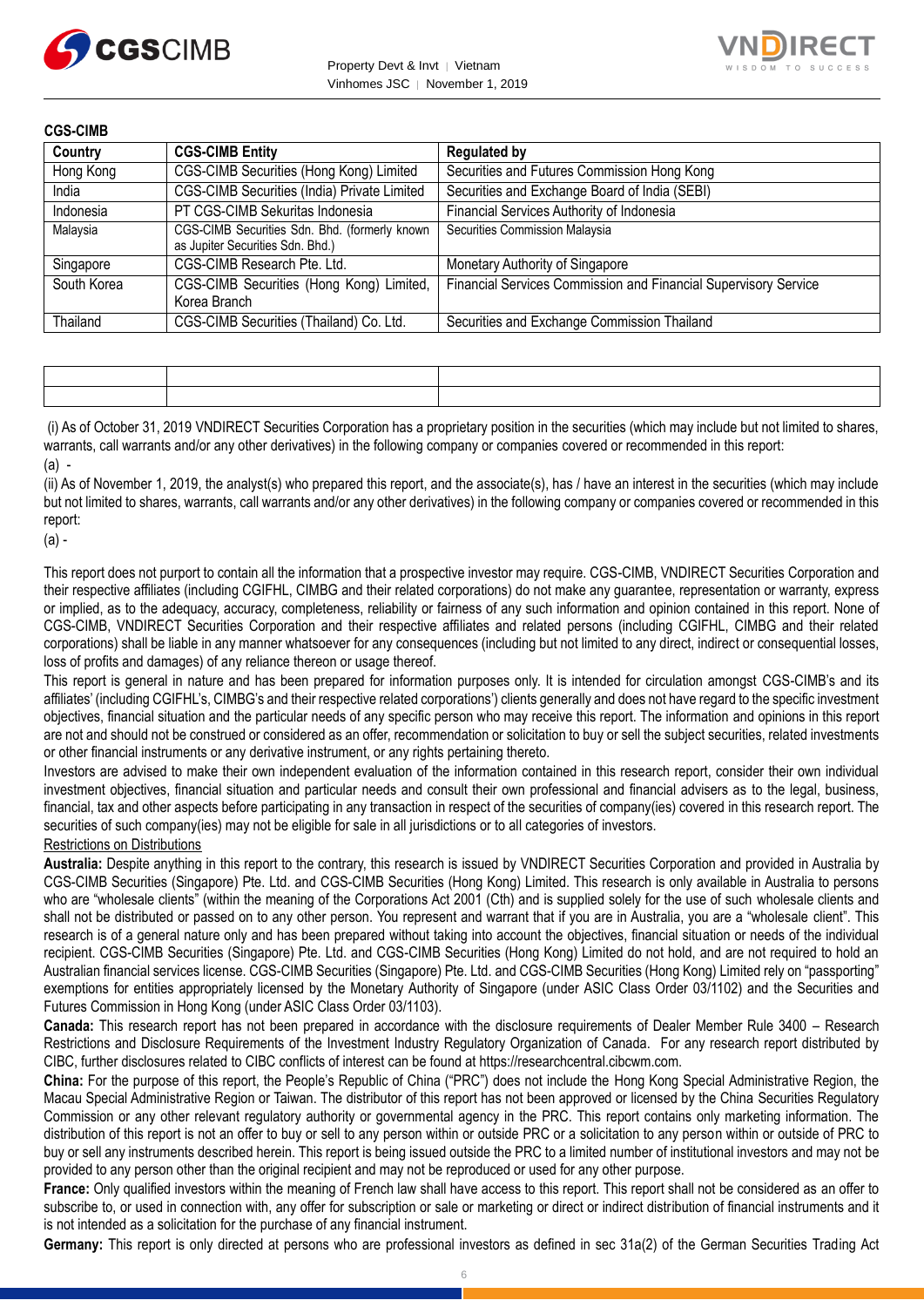



(WpHG). This publication constitutes research of a non-binding nature on the market situation and the investment instruments cited here at the time of the publication of the information.

The current prices/yields in this issue are based upon closing prices from Bloomberg as of the day preceding publication. Please note that neither the German Federal Financial Supervisory Agency (BaFin), nor any other supervisory authority exercises any control over the content of this report.

**Hong Kong:** This report is issued by VNDIRECT Securities Corporation and distributed in Hong Kong by CGS-CIMB Securities (Hong Kong) Limited ("CHK") which is licensed in Hong Kong by the Securities and Futures Commission for Type 1 (dealing in securities), Type 4 (advising on securities) and Type 6 (advising on corporate finance) activities. Any investors wishing to purchase or otherwise deal in the securities covered in this report should contact the Head of Sales at CGS-CIMB Securities (Hong Kong) Limited. The views and opinions in this research report are of VNDIRECT Securities Corporation as of the date hereof and are subject to change. If the Financial Services and Markets Act of the United Kingdom or the rules of the Financial Conduct Authority apply to a recipient, our obligations owed to such recipient therein are unaffected. CHK has no obligation to update the opinion or the information in this research report.

CHK does not make a market on other securities mentioned in the report.

### **India:**

This report is issued by VNDIRECT Securities Corporation and distributed in India by CGS-CIMB Securities (India) Private Limited ("CGS-CIMB India"). CGS-CIMB India is a subsidiary of CGS-CIMB Securities International Pte. Ltd. which in turn is a 50:50 joint venture company of CGIFHL and CIMBG. The details of the members of the group of companies of CGS-CIMB can be found at www.cgs-cimb.com, CGIFHL at www.chinastock.com.hk/en/ACG/ContactUs/index.aspx and CIMBG at www.cimb.com/en/who-we-are.html. CGS-CIMB India is registered with the National Stock Exchange of India Limited and BSE Limited as a trading and clearing member (Merchant Banking Number: INM000012037) under the Securities and Exchange Board of India (Stock Brokers and Sub-Brokers) Regulations, 1992. In accordance with the provisions of Regulation 4(g) of the Securities and Exchange Board of India (Investment Advisers) Regulations, 2013, CGS-CIMB India is not required to seek registration with the Securities and Exchange Board of India ("SEBI") as an Investment Adviser. CGS-CIMB India is registered with SEBI (SEBI Registration Number: INZ000157134) as a Research Analyst (INH000000669) pursuant to the SEBI (Research Analysts) Regulations, 2014 ("Regulations").

This report does not take into account the particular investment objectives, financial situations, or needs of the recipients. It is not intended for and does not deal with prohibitions on investment due to law/jurisdiction issues etc. which may exist for certain persons/entities. Recipients should rely on their own investigations and take their own professional advice before investment.

The report is not a "prospectus" as defined under Indian Law, including the Companies Act, 2013, and is not, and shall not be, approved by, or filed or registered with, any Indian regulator, including any Registrar of Companies in India, SEBI, any Indian stock exchange, or the Reserve Bank of India. No offer, or invitation to offer, or solicitation of subscription with respect to any such securities listed or proposed to be listed in India is being made, or intended to be made, to the public, or to any member or section of the public in India, through or pursuant to this report.

The research analysts, strategists or economists principally responsible for the preparation of this research report are segregated from the other activities of CGS-CIMB India and they have received compensation based upon various factors, including quality, accuracy and value of research, firm profitability or revenues, client feedback and competitive factors. Research analysts', strategists' or economists' compensation is not linked to investment banking or capital markets transactions performed or proposed to be performed by CGS-CIMB India or its affiliates.

CGS-CIMB India does not have actual / beneficial ownership of 1% or more securities of the subject company in this research report, at the end of the month immediately preceding the date of publication of this research report. However, since affiliates of CGS-CIMB India are engaged in the financial services business, they might have in their normal course of business financial interests or actual / beneficial ownership of one per cent or more in various companies including the subject company in this research report.

CGS-CIMB India or its associates, may: (a) from time to time, have long or short position in, and buy or sell the securities of the subject company in this research report; or (b) be engaged in any other transaction involving such securities and earn brokerage or other compensation or act as a market maker in the financial instruments of the subject company in this research report or act as an advisor or lender/borrower to such company or may have any other potential conflict of interests with respect to any recommendation and other related information and opinions.

CGS-CIMB India, its associates and the analyst engaged in preparation of this research report have not received any compensation for investment banking, merchant banking or brokerage services from the subject company mentioned in the research report in the past 12 months.

CGS-CIMB India, its associates and the analyst engaged in preparation of this research report have not managed or co-managed public offering of securities for the subject company mentioned in the research report in the past 12 months. The analyst from CGS-CIMB India engaged in preparation of this research report or his/her relative (a) do not have any financial interests in the subject company mentioned in this research report; (b) do not own 1% or more of the equity securities of the subject company mentioned in the research report as of the last day of the month preceding the publication of the research report; (c) do not have any material conflict of interest at the time of publication of the research report.

**Indonesia:** This report is issued by VNDIRECT Securities Corporation and distributed by PT CGS-CIMB Sekuritas Indonesia ("CGS-CIMB Indonesia"). The views and opinions in this research report are not our own but of VNDIRECT Securities Corporation as of the date hereof and are subject to change. CGS-CIMB Indonesia has no obligation to update the opinion or the information in this research report. This report is for private circulation only to clients of CGS-CIMB Indonesia. Neither this report nor any copy hereof may be distributed in Indonesia or to any Indonesian citizens wherever they are domiciled or to Indonesian residents except in compliance with applicable Indonesian capital market laws and regulations.

This research report is not an offer of securities in Indonesia. The securities referred to in this research report have not been registered with the Financial Services Authority (Otoritas Jasa Keuangan) pursuant to relevant capital market laws and regulations, and may not be offered or sold within the territory of the Republic of Indonesia or to Indonesian citizens through a public offering or in circumstances which constitute an offer within the meaning of the Indonesian capital market law and regulations.

**Ireland:** CGS-CIMB is not an investment firm authorised in the Republic of Ireland and no part of this document should be construed as CGS-CIMB acting as, or otherwise claiming or representing to be, an investment firm authorised in the Republic of Ireland.

**Malaysia:** This report is issued by VNDIRECT Securities Corporation and distributed in Malaysia by CGS-CIMB Securities Sdn. Bhd. (formerly known as Jupiter Securities Sdn. Bhd.) ("CGS-CIMB Malaysia") solely for the benefit of and for the exclusive use of our clients. Recipients of this report are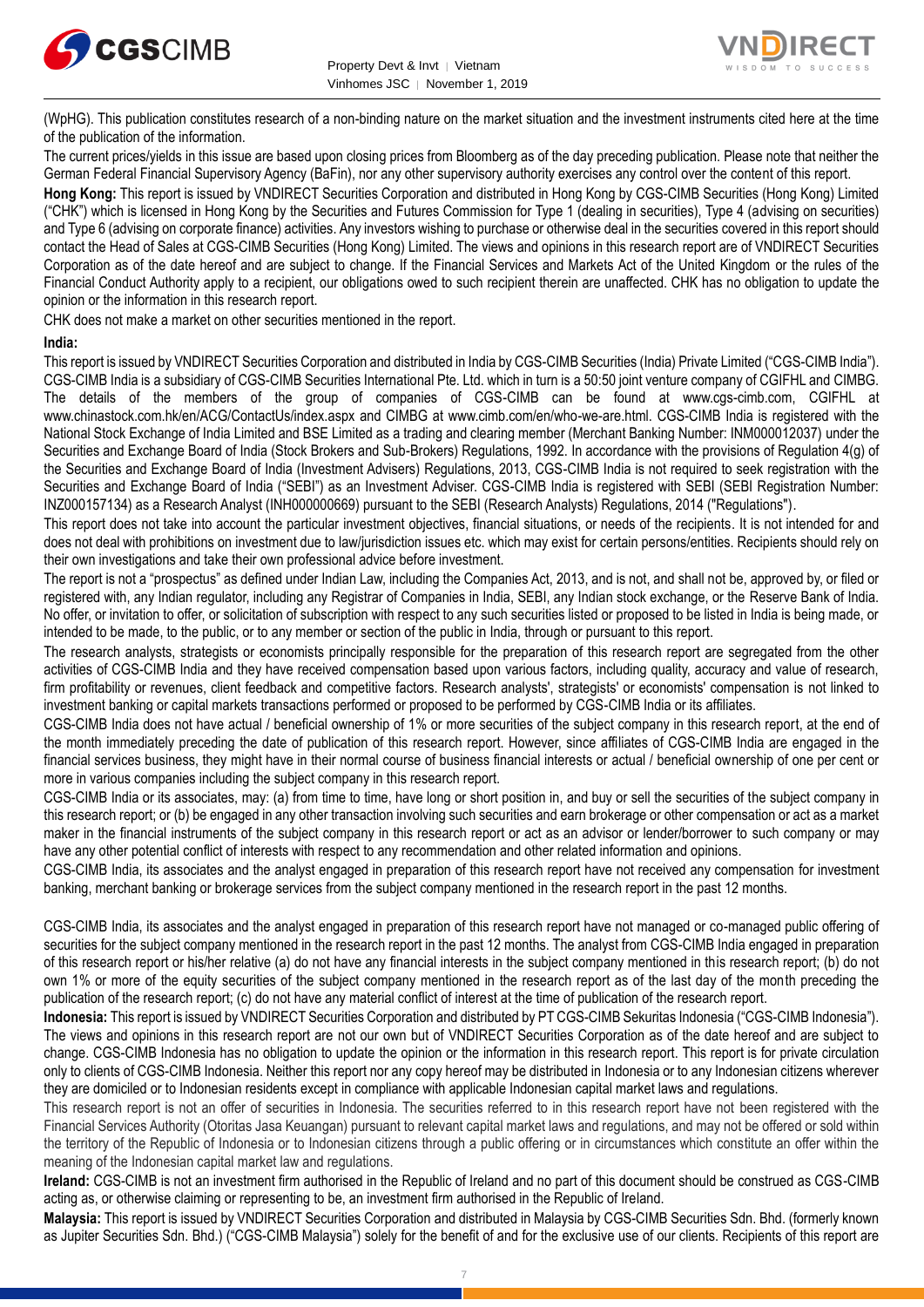



to contact CGS-CIMB Malaysia, at 29th Floor Menara CIMB No. 1 Jalan Stesen Sentral 2, Kuala Lumpur Sentral 50470 Kuala Lumpur, Malaysia, in respect of any matters arising from or in connection with this report. CGS-CIMB Malaysia has no obligation to update, revise or reaffirm the opinion or the information in this research report after the date of this report.

**New Zealand:** In New Zealand, this report is for distribution only to persons who are wholesale clients pursuant to section 5C of the Financial Advisers Act 2008.

**Singapore:** This report is issued by VNDIRECT Securities Corporation and distributed by CGS-CIMB Research Pte Ltd ("CGS-CIMBR"). CGS-CIMBR is a financial adviser licensed under the Financial Advisers Act, Cap 110 ("FAA") for advising on investment products, by issuing or promulgating research analyses or research reports, whether in electronic, print or other form. Accordingly CGS-CIMBR is a subject to the applicable rules under the FAA unless it is able to avail itself to any prescribed exemptions.

Recipients of this report are to contact CGS-CIMB Research Pte Ltd, 50 Raffles Place, #16-02 Singapore Land Tower, Singapore in respect of any matters arising from, or in connection with this report. CGS-CIMBR has no obligation to update the opinion or the information in this research report. This publication is strictly confidential and is for private circulation only. If you have not been sent this report by CGS-CIMBR directly, you may not rely, use or disclose to anyone else this report or its contents.

If the recipient of this research report is not an accredited investor, expert investor or institutional investor, CGS-CIMBR accepts legal responsibility for the contents of the report without any disclaimer limiting or otherwise curtailing such legal responsibility. If the recipient is an accredited investor, expert investor or institutional investor, the recipient is deemed to acknowledge that CGS-CIMBR is exempt from certain requirements under the FAA and its attendant regulations, and as such, is exempt from complying with the following :

(a) Section 25 of the FAA (obligation to disclose product information);

(b) Section 27 (duty not to make recommendation with respect to any investment product without having a reasonable basis where you may be reasonably expected to rely on the recommendation) of the FAA;

(c) MAS Notice on Information to Clients and Product Information Disclosure [Notice No. FAA-N03];

(d) MAS Notice on Recommendation on Investment Products [Notice No. FAA-N16];

(e) Section 36 (obligation on disclosure of interest in securities), and

(f) any other laws, regulations, notices, directive, guidelines, circulars and practice notes which are relates to the above, to the extent permitted by applicable laws, as may be amended from time to time, and any other laws, regulations, notices, directive, guidelines, circulars, and practice notes as we may notify you from time to time. In addition, the recipient who is an accredited investor, expert investor or institutional investor acknowledges that a CGS-CIMBR is exempt from Section 27 of the FAA, the recipient will also not be able to file a civil claim against CGS-CIMBR for any loss or damage arising from the recipient's reliance on any recommendation made by CGS-CIMBR which would otherwise be a right that is available to the recipient under Section 27 of the FAA, the recipient will also not be able to file a civil claim against CGS-CIMBR for any loss or damage arising from the recipient's reliance on any recommendation made by CGS-CIMBR which would otherwise be a right that is available to the recipient under Section 27 of the FAA.

CGS-CIMBR, its affiliates and related corporations, their directors, associates, connected parties and/or employees may own or have positions in securities of the company(ies) covered in this research report or any securities related thereto and may from time to time add to or dispose of, or may be materially interested in, any such securities. Further, CGS-CIMBR, its affiliates and its related corporations do and seek to do business with the company(ies) covered in this research report and may from time to time act as market maker or have assumed an underwriting commitment in securities of such company(ies), may sell them to or buy them from customers on a principal basis and may also perform or seek to perform significant investment banking, advisory, underwriting or placement services for or relating to such company(ies) as well as solicit such investment, advisory or other services from any entity mentioned in this report.

As of November 1, 2019,, CGS-CIMBR does not have a proprietary position in the recommended securities in this report.

CGS-CIMBR does not make a market on the securities mentioned in the report.

**South Korea:** This report is issued by VNDIRECT Securities Corporation and distributed in South Korea by CGS-CIMB Securities (Hong Kong) Limited, Korea Branch ("CGS-CIMB Korea") which is licensed as a cash equity broker, and regulated by the Financial Services Commission and Financial Supervisory Service of Korea. In South Korea, this report is for distribution only to professional investors under Article 9(5) of the Financial Investment Services and Capital Market Act of Korea ("FSCMA").

**Spain:** This document is a research report and it is addressed to institutional investors only. The research report is of a general nature and not personalised and does not constitute investment advice so, as the case may be, the recipient must seek proper advice before adopting any investment decision. This document does not constitute a public offering of securities.

CGS-CIMB is not registered with the Spanish Comision Nacional del Mercado de Valores to provide investment services.

**Sweden:** This report contains only marketing information and has not been approved by the Swedish Financial Supervisory Authority. The distribution of this report is not an offer to sell to any person in Sweden or a solicitation to any person in Sweden to buy any instruments described herein and may not be forwarded to the public in Sweden.

**Switzerland:** This report has not been prepared in accordance with the recognized self-regulatory minimal standards for research reports of banks issued by the Swiss Bankers' Association (Directives on the Independence of Financial Research).

**Thailand:** This report is issued by VNDIRECT Securities Corporation and distributed by CGS-CIMB Securities (Thailand) Co. Ltd. ("CGS-CIMB Thailand") based upon sources believed to be reliable (but their accuracy, completeness or correctness is not guaranteed). The statements or expressions of opinion herein were arrived at after due and careful consideration for use as information for investment. Such opinions are subject to change without notice and CGS-CIMB Thailand has no obligation to update the opinion or the information in this research report.

CGS-CIMB Thailand may act or acts as Market Maker, and issuer and offerer of Derivative Warrants and Structured Note which may have the following securities as its underlying securities. Investors should carefully read and study the details of the derivative warrants in the prospectus before making investment decisions.

AAV, ADVANC, AEONTS, AMATA, ANAN, AOT, AP, BANPU, BBL, BCH, BCP, BCPG, BDMS, BEAUTY, BEC, BEM, BGRIM, BH, BJC, BLAND, BPP, BTS, CBG, CENTEL, CHG, CK, CKP, COM7, CPALL, CPF, CPN, DELTA, DTAC, EA, EGCO, EPG, ERW, ESSO, GFPT, GLOBAL, GPSC, GULF,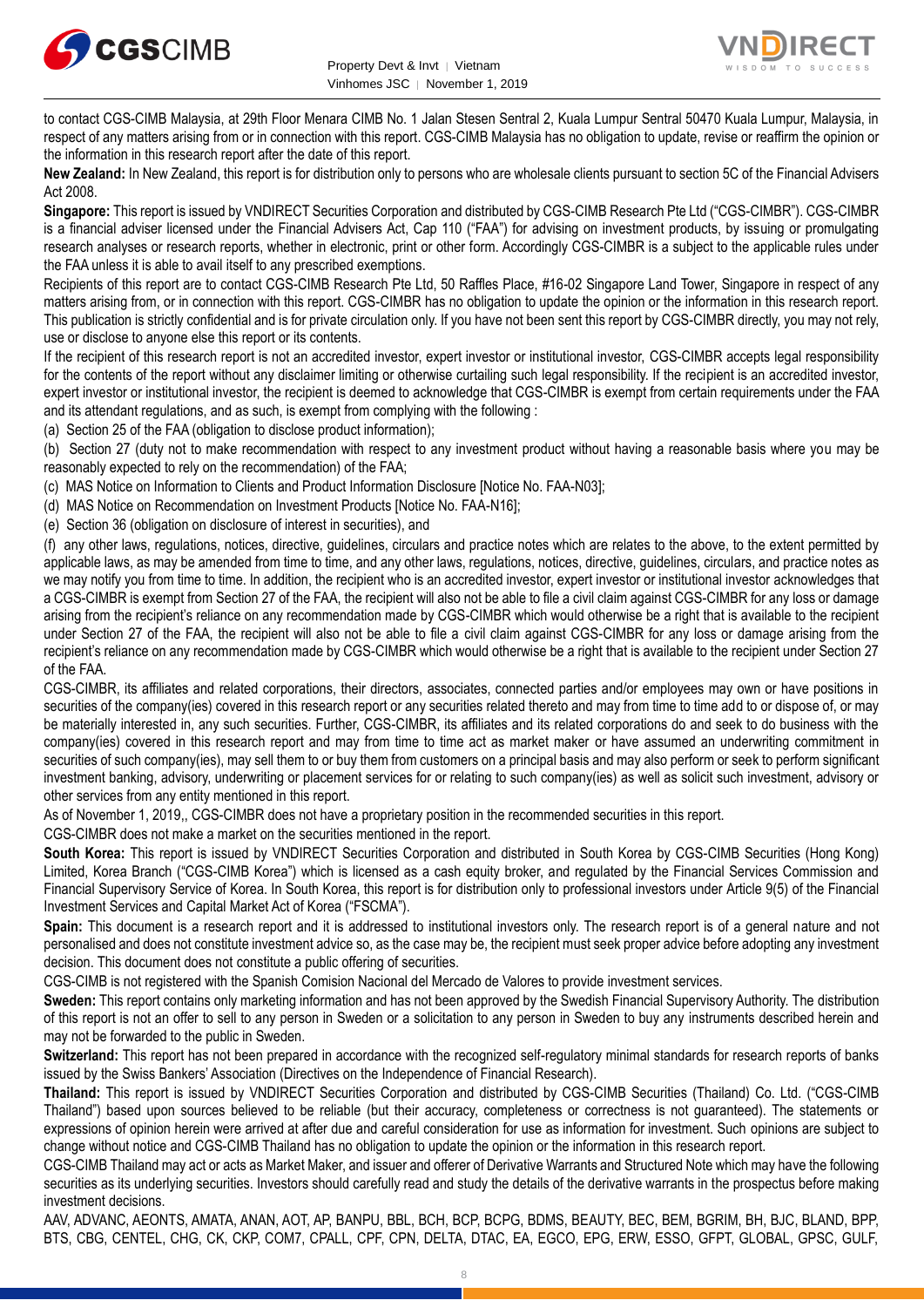



GUNKUL, HANA, HMPRO, INTUCH, IRPC, IVL, JAS, JMT, KBANK, KCE, KKP, KTB, KTC, LH, MAJOR, MBK, MEGA, MINT, MTC, ORI, OSP, PLANB, PRM, PSH, PSL, PTG, PTT, PTTEP, PTTGC, QH, RATCH, ROBINS, RS, SAWAD, SCB, SCC, SGP, SIRI, SPALI, SPRC, STA, STEC, SUPER, TASCO, TCAP, THAI, THANI, TISCO, TKN, TMB, TOA, TOP, TPIPP, TRUE, TTW, TU, TVO, WHA.

### **Corporate Governance Report:**

The disclosure of the survey result of the Thai Institute of Directors Association ("IOD") regarding corporate governance is made pursuant to the policy of the Office of the Securities and Exchange Commission. The survey of the IOD is based on the information of a company listed on the Stock Exchange of Thailand and the Market for Alternative Investment disclosed to the public and able to be accessed by a general public investor. The result, therefore, is from the perspective of a third party. It is not an evaluation of operation and is not based on inside information.

The survey result is as of the date appearing in the Corporate Governance Report of Thai Listed Companies. As a result, the survey result may be changed after that date. CGS-CIMB Thailand does not confirm nor certify the accuracy of such survey result.

| <b>CAAPA</b><br><b>Range:</b><br>. | 100<br>۵n<br>טע<br>ĴU  | 80<br>or<br>o<br>$\overline{\phantom{a}}$ | 7٨<br>70<br>. . | $\sim$ $\sim$<br>Below<br>$\sim$<br>٠υ.<br>v | : Resul<br>N0<br>∵Urveٽ |
|------------------------------------|------------------------|-------------------------------------------|-----------------|----------------------------------------------|-------------------------|
| <b>Descrir</b><br>ription.         | Lyoolloni<br>. איוטווע | Verv<br>000ئ<br>, v,                      | 000خ            | N/A                                          |                         |

**United Arab Emirates:** The distributor of this report has not been approved or licensed by the UAE Central Bank or any other relevant licensing authorities or governmental agencies in the United Arab Emirates. This report is strictly private and confidential and has not been reviewed by, deposited or registered with UAE Central Bank or any other licensing authority or governmental agencies in the United Arab Emirates. This report is being issued outside the United Arab Emirates to a limited number of institutional investors and must not be provided to any person other than the original recipient and may not be reproduced or used for any other purpose. Further, the information contained in this report is not intended to lead to the sale of investments under any subscription agreement or the conclusion of any other contract of whatsoever nature within the territory of the United Arab Emirates.

**United Kingdom and European Economic Area (EEA):** In the United Kingdom and European Economic Area, this material is issued by VNDIRECT Securities Corporation and is being distributed by CGS-CIMB Securities (UK) Limited ("CGS-CIMB UK"). CGS-CIMB UK is authorized and regulated by the Financial Conduct Authority and its registered office is at 27 Knightsbridge, London, SW1X7YB. The material distributed by CGS-CIMB UK has been prepared in accordance with CGS-CIMB's policies for managing conflicts of interest arising as a result of publication and distribution of this material. This material is for distribution only to, and is solely directed at, selected persons on the basis that those persons: (a) are eligible counterparties and professional clients of CGS-CIMB UK; (b) have professional experience in matters relating to investments falling within Article 19(5) of the Financial Services and Markets Act 2000 (Financial Promotion) Order 2005 (as amended, the "Order"), (c) fall within Article 49(2)(a) to (d) ("high net worth companies, unincorporated associations etc") of the Order; (d) are outside the United Kingdom subject to relevant regulation in each jurisdiction, material(all such persons together being referred to as "relevant persons"). This material is directed only at relevant persons and must not be acted on or relied on by persons who are not relevant persons. Any investment or investment activity to which this material relates is available only to relevant persons and will be engaged in only with relevant persons.

Where this material is labelled as non-independent, it does not provide an impartial or objective assessment of the subject matter and does not constitute independent "research" (cannot remove research from here under the applicable rules of the Financial Conduct Authority in the UK. Consequently, any such non-independent material will not have been prepared in accordance with legal requirements designed to promote the independence of research (cannot remove research from here) and will not subject to any prohibition on dealing ahead of the dissemination of research. Any such non-independent material must be considered as a marketing communication.

**United States:** This research report is issued by VNDIRECT Securities Corporation and distributed in the United States of America by CGS-CIMB Securities (USA) Inc, a U.S. registered broker-dealer and a related company of CGS-CIMB Securities Sdn. Bhd. (formerly known as Jupiter Securities Sdn. Bhd.), CGS-CIMB Research Pte Ltd, PT CGS-CIMB Sekuritas Indonesia, CGS-CIMB Securities (Thailand) Co. Ltd, CGS-CIMB Securities (Hong Kong) Limited and CGS-CIMB Securities (India) Private Limited, and is distributed solely to persons who qualify as "U.S. Institutional Investors" as defined in Rule 15a-6 under the Securities and Exchange Act of 1934. This communication is only for Institutional Investors whose ordinary business activities involve investing in shares, bonds, and associated securities and/or derivative securities and who have professional experience in such investments. Any person who is not a U.S. Institutional Investor or Major Institutional Investor must not rely on this communication. The delivery of this research report to any person in the United States of America is not a recommendation to effect any transactions in the securities discussed herein, or an endorsement of any opinion expressed herein. CGS-CIMB Securities (USA) Inc, is a FINRA/SIPC member and takes responsibility for the content of this report. For further information or to place an order in any of the above-mentioned securities please contact a registered representative of CGS-CIMB Securities (USA) Inc.

CGS-CIMB Securities (USA) Inc. does not make a market on other securities mentioned in the report.

CGS-CIMB Securities (USA) Inc. has not managed or co-managed a public offering of any of the securities mentioned in the past 12 months.

CGS-CIMB Securities (USA) Inc. has not received compensation for investment banking services from any of the company mentioned in the past 12 months.

CGS-CIMB Securities (USA) Inc. neither expects to receive nor intends to seek compensation for investment banking services from any of the company mentioned within the next 3 months.

**Other jurisdictions:** In any other jurisdictions, except if otherwise restricted by laws or regulations, this report is only for distribution to professional, institutional or sophisticated investors as defined in the laws and regulations of such jurisdictions. entioned within the next 3 months.<br> **ther jurisdictions:** In any other jurisdictions, except if otherwise restricted by laws antitutional or sophisticated investors as defined in the laws and regulations of such ju<br>
Distri

| Other jurisdictions: In any other jurisdictions, except if otherwise restricted by laws or regulations, this report is only for distribution to<br>institutional or sophisticated investors as defined in the laws and regulations of such jurisdictions. |                         |                                |  |  |  |
|-----------------------------------------------------------------------------------------------------------------------------------------------------------------------------------------------------------------------------------------------------------|-------------------------|--------------------------------|--|--|--|
| Distribution of stock ratings and investment banking clients for quarter ended on 30 September 2019                                                                                                                                                       |                         |                                |  |  |  |
| 777 companies under coverage for quarter ended on 30 September 2019                                                                                                                                                                                       |                         |                                |  |  |  |
|                                                                                                                                                                                                                                                           | Rating Distribution (%) | Investment Banking clients (%) |  |  |  |
| Add                                                                                                                                                                                                                                                       | 58.8%                   | 0.9%                           |  |  |  |
| Hold                                                                                                                                                                                                                                                      | 26.3%                   | በ በ%                           |  |  |  |
| Reduce                                                                                                                                                                                                                                                    | 14.9%                   | 0.1%                           |  |  |  |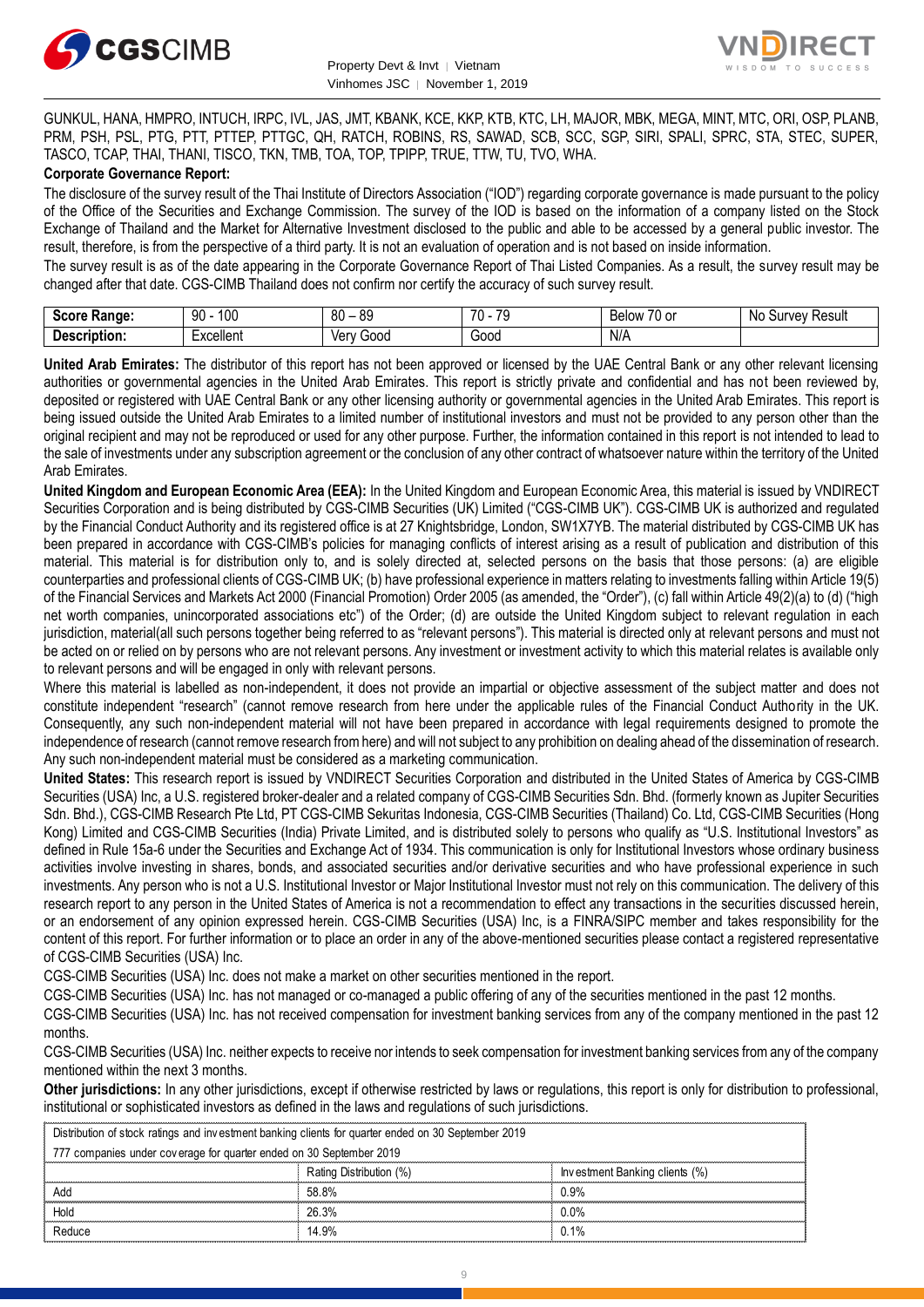



## **Spitzer Chart for stock being researched ( 2 year data )**



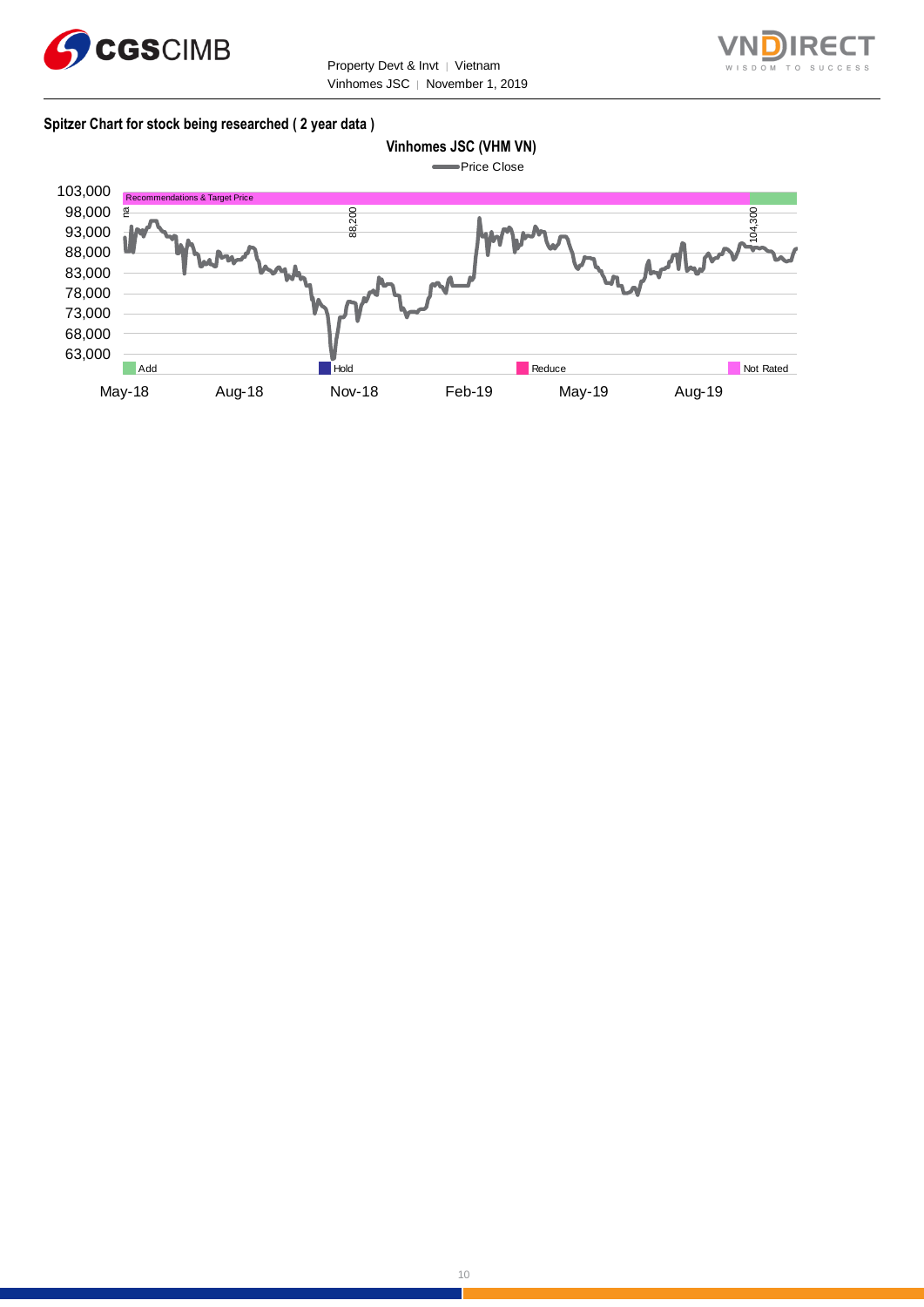



# **Corporate Governance Report of Thai Listed Companies (CGR). CG Rating by the Thai Institute of Directors Association (Thai IOD) in 2018, Anti-Corruption 2018**

**ADVANC** – Excellent, Certified, **AEONTS** – Good, n/a, **AH** – Very Good, n/a, **AMATA** – Excellent, Declared, **ANAN** – Excellent, Declared, **AOT** – Excellent, Declared, **AP** – Excellent, Certified, **ASP** – Very Good, Certified, **BANPU** – Excellent, Certified, **BAY** – Excellent, Certified, **BBL** – Very Good, Certified, **BCH** – Good, Certified, **BCP** - Excellent, Certified, **BCPG** – Excellent, Certified, **BEM** – Very Good, n/a, **BDMS** – Very Good, n/a, **BEAUTY** – Good, n/a, **BEC** – Very Good, n/a, , **BGRIM** – Very Good, Declared, **BH** - Good, n/a, **BJC** – Very Good, Declared, **BJCHI** – Very Good, Certified, **BLA** – Very Good, Certified, **BPP** – Very Good, Declared, **BR** - Good, Declared, **BTS** - Excellent, Certified, **CBG** – Very Good, n/a, **CCET** – Good, n/a, **CENTEL** – Very Good, Certified, **CHG** – Very Good, Declared, **CK** – Excellent, n/a, **COL** – Excellent, Declared, **CPALL** – Very Good, Certified, **CPF** – Excellent, Certified, **CPN** - Excellent, Certified, **DELTA** - Excellent, n/a, **DEMCO** – Excellent, Certified, **DDD** – Very Good, Declared, **DIF** – not available, n/a, **DREIT** – not available, n/a, **DTAC** – Excellent, Certified, **EA** – Excellent, n/a, **ECL** – Very Good, Certified, **EGCO** - Excellent, Certified, **EPG** – Very Good, n/a, **ERW** – Very Good, n/a, **GFPT** - Excellent, Certified, **GGC** – Excellent, Certified, **GLOBAL** – Very Good, n/a, **GLOW** – Very Good, Certified, **GPSC** – Excellent, Certified, **GULF** – Very Good, n/a, **GUNKUL** – Excellent, Certified, **HANA** - Excellent, Certified, **HMPRO** - Excellent, Certified, **HREIT** - Excellent, Certified **ICHI** – Excellent, Declared, **HUMAN** – not available, n/a, **III** – Good, n/a, **INTUCH** - Excellent, Certified, **IRPC** – Excellent, Certified, **ITD**\* – Very Good, n/a, **IVL** - Excellent, Certified, **JASIF** – not available, n/a, **JWD** – Very Good, n/a, **KBANK** - Excellent, Certified, **KCE** - Excellent, Certified, **KKP** – Excellent, Certified, **KSL** – Excellent, Certified, **KTB** - Excellent, Certified, **KTC** – Excellent, Certified, **LH** - Very Good, n/a, **LPN** – Excellent, Certified, **M** – Very Good, Certified, **MACO** – Very Good, n/a, **MAJOR** – Very Good, n/a, **MAKRO** – Excellent, Declared, **MALEE** – Very Good, Certified, **MC** – Very Good, Certified, **MCOT** – Excellent, Certified, **MEGA** – Very Good, n/a, **MINT** - Excellent, Certified, **MTC** – Excellent, Declared, **NETBAY** – Good, n/a, **OSP** – not available, n/a,**PLANB** – Excellent, Declared, **PLAT** – Very Good, Certified, **PR9** – not available, n/a, **PSH** – Excellent, Certified, **PSTC** – Good, Certified, **PTT** - Excellent, Certified, **PTTEP** - Excellent, Certified, **PTTGC** - Excellent, Certified, **QH** – Excellent, Certified, **RATCH** – Excellent, Certified, **ROBINS** – Excellent, Certified, **RS** – Very Good, n/a, **RSP** – not available, n/a, **S** – Very Good, n/a, **SAMART** - Excellent, n/a, **SAPPE** – Very Good, Declared, **SAT** – Excellent, Certified, **SAWAD** – Very Good, n/a, **SC** – Excellent, Declared, **SCB** - Excellent, Certified, **SCC** – Excellent, Certified, **SCN** – Very Good, Certified, **SF** – Good, n/a, **SIRI** – Very Good, Certified, **SPA** - Good, n/a, **SPALI** - Excellent, n/a, **SPRC** – Excellent, Certified, **STA** – Very Good, Certified, **STEC** – Excellent, n/a, **SVI** – Excellent, Certified, **SYNEX** – Very Good, Declared, **TASCO** – Excellent, Certified, **TCAP** – Excellent, Certified, **THANI** – Excellent, Certified, **TIPCO** – Very Good, Certified, **TISCO** - Excellent, Certified, **TKN** – Very Good, Declared, **TMB** - Excellent, Certified, **TNR** – Very Good, Declared, **TOP** - Excellent, Certified, **TPCH** – Good, n/a, **TPIPP** – Good, n/a, **TRUE** – Excellent, Certified, **TU** – Excellent, Certified, **TVO** – Very Good, Declared, **UNIQ** – Good, n/a, **VGI** – Excellent, Certified, **WHA** – Excellent, Certified, **WHART** – not available, n/a, **WICE** – Very Good, Certified, **WORK** – Good, n/a.

**Companies participating in Thailand's Private Sector Collective Action Coalition Against Corruption programme (Thai CAC) under Thai Institute of Directors (as of August 31, 2018) are categorized into:**

- Companies that have declared their intention to join CAC, and

- Companies certified by CAC

\* The company, its director or management had been reportedly accused for breaching proper corporate governance such as violation of the SEC's regulations or charged with corruption.

#### **RECOMMENDATION FRAMEWORK**

| <b>Stock Ratings</b>   | Definition:                                                                                                                                                                                                                                                       |  |  |  |
|------------------------|-------------------------------------------------------------------------------------------------------------------------------------------------------------------------------------------------------------------------------------------------------------------|--|--|--|
| Add                    | The stock's total return is expected to reach 15% or higher over the next 12 months.                                                                                                                                                                              |  |  |  |
| Hold                   | The stock's total return is expected to be between negative 10% and positive 15% over the next 12 months.                                                                                                                                                         |  |  |  |
| Reduce                 | The stock's total return is expected to fall below negative 10% over the next 12 months.                                                                                                                                                                          |  |  |  |
|                        | The total expected return of a stock is defined as the sum of the:(i) percentage difference between the target price and the current price and (ii)<br>the forward net dividend yields of the stock. Stock price targets have an investment horizon of 12 months. |  |  |  |
| <b>Sector Ratings</b>  | Definition:                                                                                                                                                                                                                                                       |  |  |  |
| Overweight             | An Overweight rating means stocks in the sector have, on a market cap-weighted basis, a positive absolute<br>recommendation.                                                                                                                                      |  |  |  |
| Neutral                | A Neutral rating means stocks in the sector have, on a market cap-weighted basis, a neutral absolute recommendation.                                                                                                                                              |  |  |  |
| Underweight            | An Underweight rating means stocks in the sector have, on a market cap-weighted basis, a negative absolute<br>recommendation.                                                                                                                                     |  |  |  |
| <b>Country Ratings</b> | Definition:                                                                                                                                                                                                                                                       |  |  |  |
| Overweight             | An Overweight rating means investors should be positioned with an above-market weight in this country relative to<br>benchmark.                                                                                                                                   |  |  |  |
| Neutral                | A Neutral rating means investors should be positioned with a neutral weight in this country relative to benchmark.                                                                                                                                                |  |  |  |
| Underweight            | An Underweight rating means investors should be positioned with a below-market weight in this country relative to<br>benchmark.                                                                                                                                   |  |  |  |

**Hien Tran Khanh – Deputy Head of Research** Email: [hien.trankhanh@vndirect.com.vn](mailto:hien.trankhanh@vndirect.com.vn)